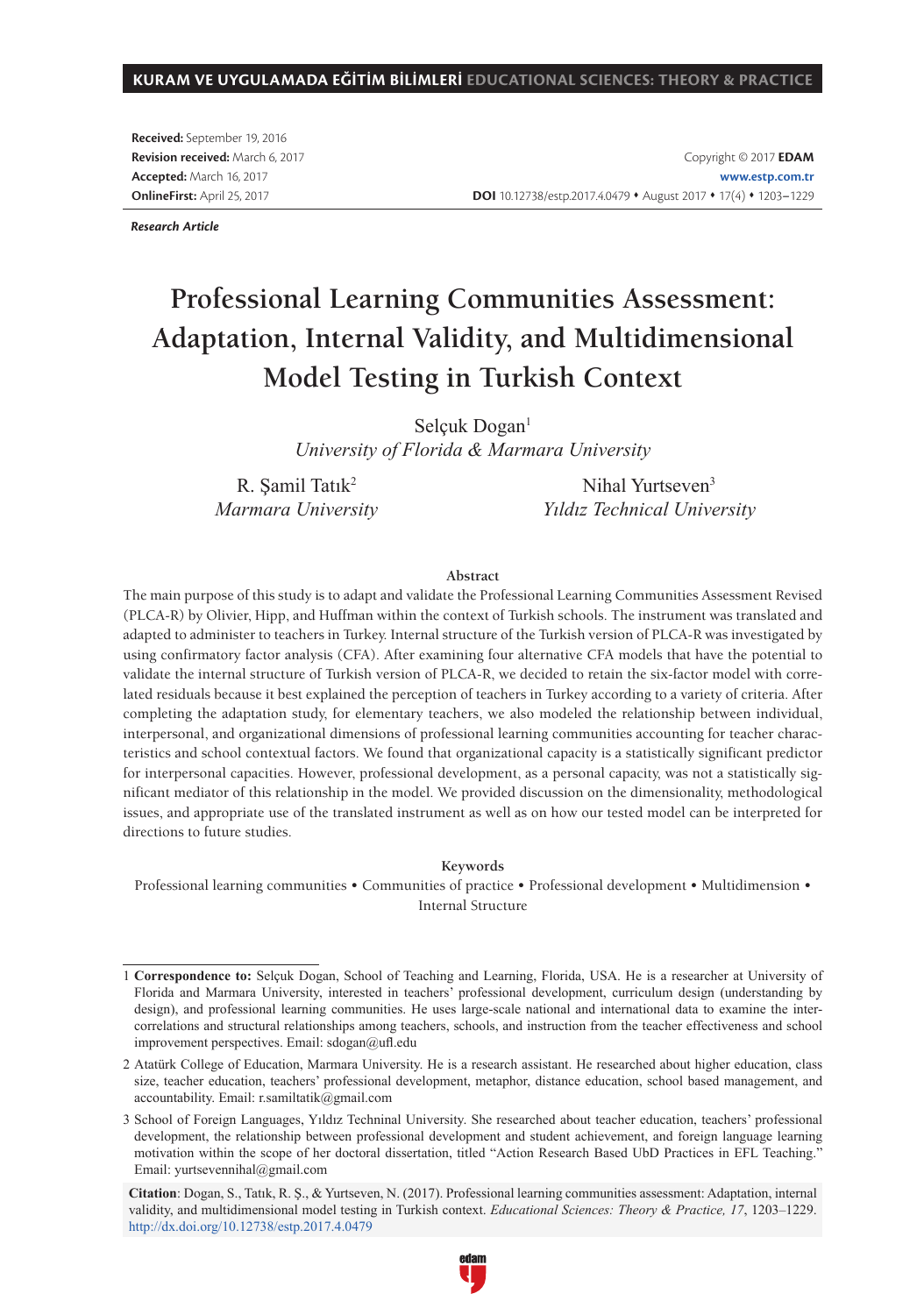The idea of professional learning communities (PLCs) has become engrained into efforts of professional development around the globe. In the United States, there has been growing interest in developing PLCs within the school settings in an attempt to measure its effect on teacher practice (e.g., Mintzes, Marcum, Messerschmidt-Yates, & Mark, 2013) and student learning (e.g., Saunders, Goldernberg, & Gallimore, 2009). Review studies have also been abundant. Dogan and Adams (2016) reviewed the empirical evidence of PLC impact on teacher practice and student learning using research evidence up to 2015 which found only 15 studies that first met an established definition of PLC and then provided evidence of change in teacher practice and/ or student learning. Fulton and Britton (2010) also reported a comprehensive literature synthesis of PLCs and their impact on science, technology, engineering, and mathematics teaching and learning. In addition to the findings from the previous reviews, Dogan, Pringle, and Mesa (2016) reported the positive impact of PLCs on teachers' pedagogical and disciplinary knowledge. Similarly, countries in Europe examined how PLCs are operationalized in their own school context. In England, Bolam et al. (2005) concluded that PLCs are a valuable vehicle to build school capacity for continuous improvement to student learning. In Iceland, Sigurðardóttir (2010) reported on the relationship between a school's level of effectiveness and its degree to become a PLC. In Asian countries, such as Taiwan, teachers' professional development was investigated when they were involved in PLCs (Chou, 2011). Overall, as Dogan and Adams (2016) have envisioned that PLCs have become an international approach to teachers' professional development.

Conversely, despite this rapid movement of inclusion of PLCs in schools and nations' research agendas (Dogan et al., 2016), very little systematic research has explicitly explored PLCs in Turkish school settings. Dervisogullari (2014) identified current state of PLCs using teacher views in Turkey. He found that collaboration, shared vision, and common practices are not clearly visible at the schools. Ilgan, Erdem, Cakmak, Erdogmus, and Sevinc (2011) evaluated schools to determine the extent to which they have became PLCs by adapting a "check list" to serve this purpose. As a result, they concluded that Turkish primary schools can function as PLCs. Moreover, Hunuk, Ince, and Tannehill (2012) examined the effects of PLCs on teachers' content and pedagogical content knowledge. The result of this study provided evidence for positive effects of PLCs on teaching practices and student learning. A more recent study using PLCs conducted by Kalkan (2016), she investigated the inter-relationship between PLCs, organizational trust, and bureaucratic structure in the schools, but this correlational study did not focus on the current status of PLCs in Turkish school context. Demir (2015) took advantage of PLC framework to examine relationship among trust, and teacher leadership, in which PLCs were neither focus nor a variable to be studied. As shown from above, there are only a few empirical studies in which PLCs were examined in the schools in Turkey. Furthermore, because each embraces a different definition of PLCs and were used in different contexts,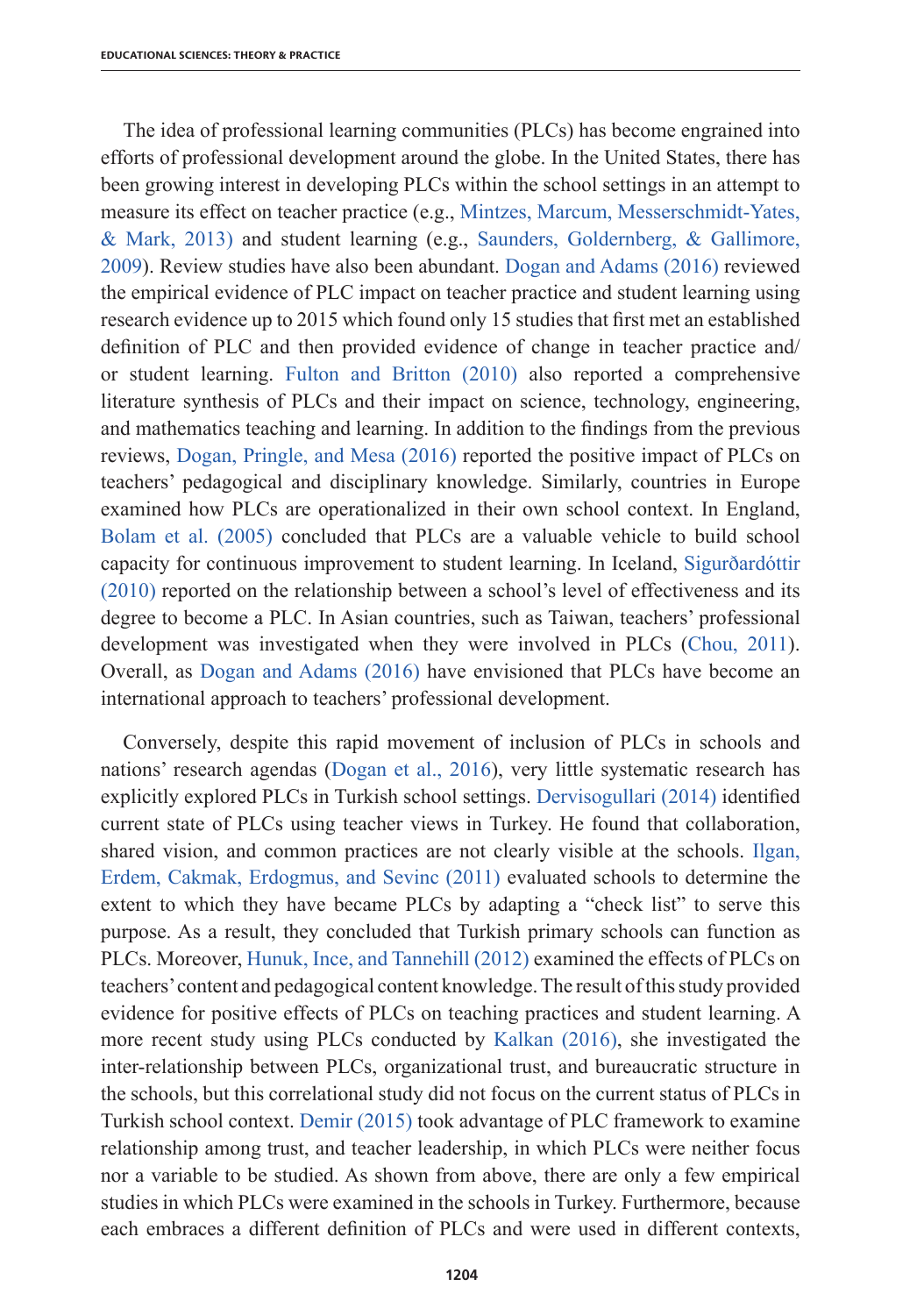such as physical education or educational administration. Most of these studies are descriptive in nature, which proves problematic in efforts to systematically identify how PLCs function within Turkish school settings.

## **Context**

Turkey has been known by its diverging nature from other countries, influenced by both Western and Eastern educational philosophies. On the one hand, Turkey adapts innovative and Westernized educational reforms by focusing on students' active construction of their own knowledge and collaborative nature on teachers' professional development. On the other hand, Eastern-based instructional approaches, such as didactic teaching methods and traditional ways of providing teachers with professional development through "one-shot" trainings and "sit-and-get" seminars and conferences are prevalent. Giving the complex nature of the educational and cultural context, Turkey can be considered as an adjective site to conduct research studies on teachers' professional development.

Moreover, a clear understanding of what PLCs look like and how teachers at the school work in the context of PLCs in Turkish schools is an unaddressed gap in the recent literature. The investigations from previous studies suggest that visualization and representation of PLCs in Turkish school settings have not been clearly sketched yet. To accomplish this goal, an instrument that reveals significant attributes and critical dimensions of PLCs is needed. Furthermore, we need to have a comprehensive description of organizational activities linked to particular school and classroom practices in order to further our investigation of PLCs in Turkey. Because it is a challenge for researchers, administrators, and teachers to identify their own school as PLCs, we also need systematic and evidence-based criteria that work in Turkish school context. Therefore, the first purpose of this study is to translate a PLC instrument into Turkish in order to establish the framework/foundation for achieving this need. We have decided to use the *Professional Learning Communities Assessment-Revised* (PLCA-R) (Olivier et al., 2010) because this instrument includes PLC dimensions that might be well suited for Turkish school contexts. The second purpose of this study is to validate the internal structure of a Turkish version of PLCA-R using confirmatory factor analysis (CFA). These findings will potentially provide evidence for both a clearly defined PLC construct in Turkish school settings, and determining whether the instrument produces similar internal structure to previous studies claimed by the literature and in the Westernized cultures. Additionally, this study seeks for the understanding of how to use PLCA-R in an appropriate and a methodologically correct way for Turkish school settings by examining its internal structure. This study adds to international literature on how teachers in Turkey experience PLCs that encompass the six dimensions of PLCs. Specifically, this study carries importance in using a Westernized instrument in a country with its mixed composition of teachers who are under the influence of both Western and Eastern instructional philosophies.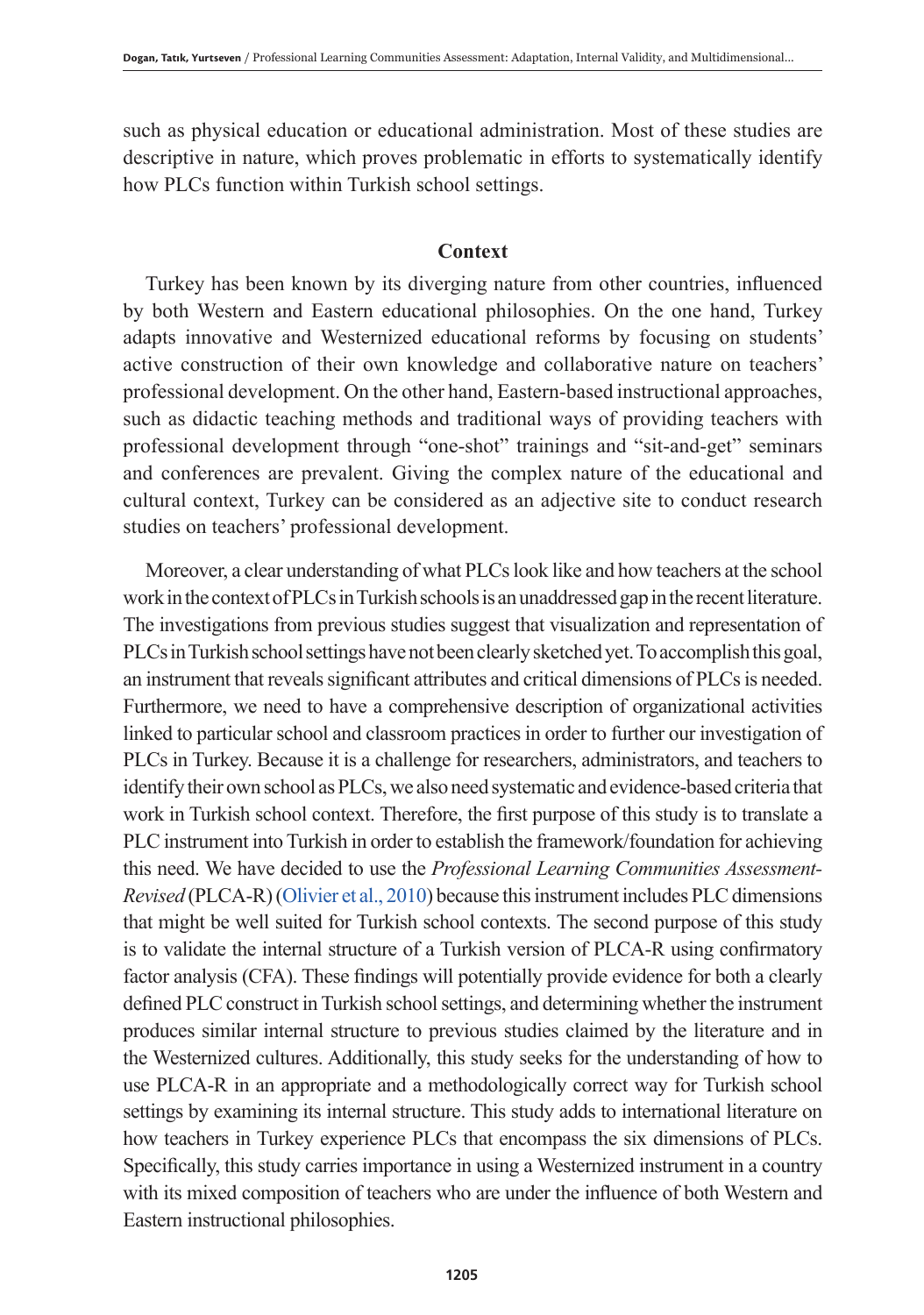#### **Professional Learning Communities**

To date, there has been no universal definition of PLCs. The notion itself may have different interpretations within different contexts. Instead, researchers and practitioners draw more emphasis on various aspects of PLCs. However, previous PLC literature is in consensus with an eclectic definition: PLCs are a group of professionals who share and discuss their practice and student learning in a systematic, continuous, collaborative, and reflective manner (Dufour, 2004; Louis, Kruse, & Marks, 1996; Morrisey, 2000). With this comprehensive structure, PLCs have garnered much interest from both practitioners and policy makers inside and outside the school settings, as PLCs have begun to be perceived as a movement to promote teacher learning to meet students' needs (Vescio, Ross, & Adams, 2008).

Consistent with the aforementioned definition we embraced, the literature suggests six dimensions of PLCs, which are (i) shared and supportive leadership, (ii) shared values and vision, (iii) collective learning and application, (iv) shared personal practice, (v) supportive conditions: relationships, and (vi) supportive conditions: structures (Hord, 1997, 2008; Morrisey, 2000; Hipp & Huffman, 2003; Olivier et al., 2009; Olivier et al., 2010). Even though the name of the dimensions may differ from one author to another, the core tenets of PLCs focus on professionalism, community, and learning always stays strong (Hord  $&$  Sommers, 2008). The six dimensions are defined below.

## **Shared and Supportive Leadership**

Shared and supportive leadership is an interaction in which both administrators/ principals and teachers participate to make collective decisions within a safe environment (Hord, 1997). As administrators/principals equally distribute their power, authority, and decision making, leadership becomes "supportive and shared" (Hipp & Huffman, 2000, p. 14). Supportive principals lead from the center rather than the top with more learning, orchestrating, and leading than controlling, dictating, and commanding (Dufour & Eaker, 1998). Leaders champion teacher ownerships for professional development efforts toward improving student learning in the school. (Louis, Kruse, & Associates, 1995).

# **Shared Values and Vision**

This dimension of PLCs refers to a sense of common purpose, belief, value, and/ or mission among staff in the school. Kruse, Louis, and Bryk (1995) stressed on the importance of shared values and vision and posited without common purposes, practices, and behaviors, the other dimensions of PLCs cannot emerge. They argued that an effort that lacks a shared goal could cause misunderstanding, conflict, and mistrust among staff. Thus, Kruse and Louis (1993) suggested that school staff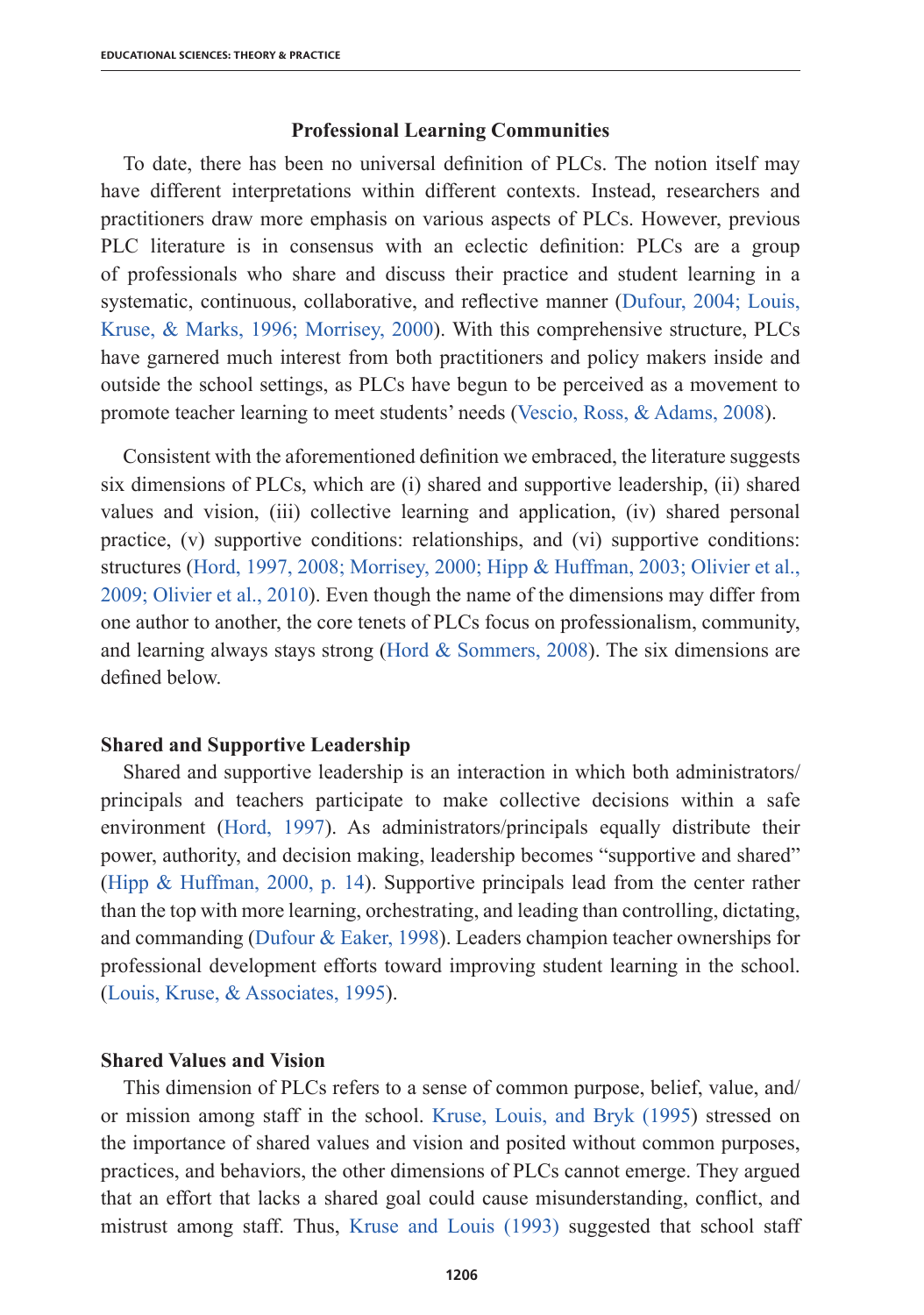should share their commitment fostering PLCs by utilizing the core dimensions of PLCs. Particularly, Hord (2004) drew attention to "an undeviating focus" on student learning, which is always a necessity in shared values.

### **Collective Learning and Application**

This important dimension is salient both within an individual member and between members of a group. PLCs are mechanisms to promote both individual and collective types of learning, as all teachers are learners with their colleagues (Louis et al., 1995). Collective learning is manifested through knowledge creation (Louis, 1994) and PLCs both cultivate and foster this type of learning by continuing to communally interact, practice serious dialogue, discuss about data, and interpret findings (Bolam et al., 2005). Collective learning also includes collaboration and PLCs go beyond superficial sharing by generating knowledge not only for the individual, but also for the common good (Kruse  $\&$  Louis, 1993). The essential purpose of collaboration in PLCs is to establish a common purpose and engage staff through collaborative activities and dialogue in order to accomplish this shared goal between accomplishment of common purpose and collaborative activities in which staff are engaged in (Bolam et al., 2005).

# **Shared Personal Practice**

Shared personal practice is a collaborative work in which members of PLCs engage in conversation focused on students and instruction. These collaborative discussions help identify specific challenges, propose potential solutions, and can create a blueprint for the application of new knowledge (Louis et al., 1995). The purpose of shared personal practice is not a self-analysis or critique about a teacher's own practice, rather it refers to "rich and recurring discourse" (Kruse et al., 1995, p. 30) and "collective … search for answers" (Dufour & Eaker, 1998, p. 25) in a community toward a better understanding of what s/he can do. It also includes a regular review or examination of individual teachers' professional behaviors both by class observation and case studies to improve the teaching practice of those teachers (Kruse & Louis, 1993). these collective actions typically culminate with a changed behavior (Kruse & Louis, 1993) via a collective action of teachers.

### **Supportive Conditions: Relationships and Structures**

Supportive conditions in PLCs determine the place, time, and activities in which teachers regularly meet. As Hord (1997) suggested two types of conditions, relationships and structures, are the two most essential conditions of PLCs. Relationships as supportive conditions refer to the capacities teachers have. For example, Kruse and Louis (1995) specified that it is important that relationships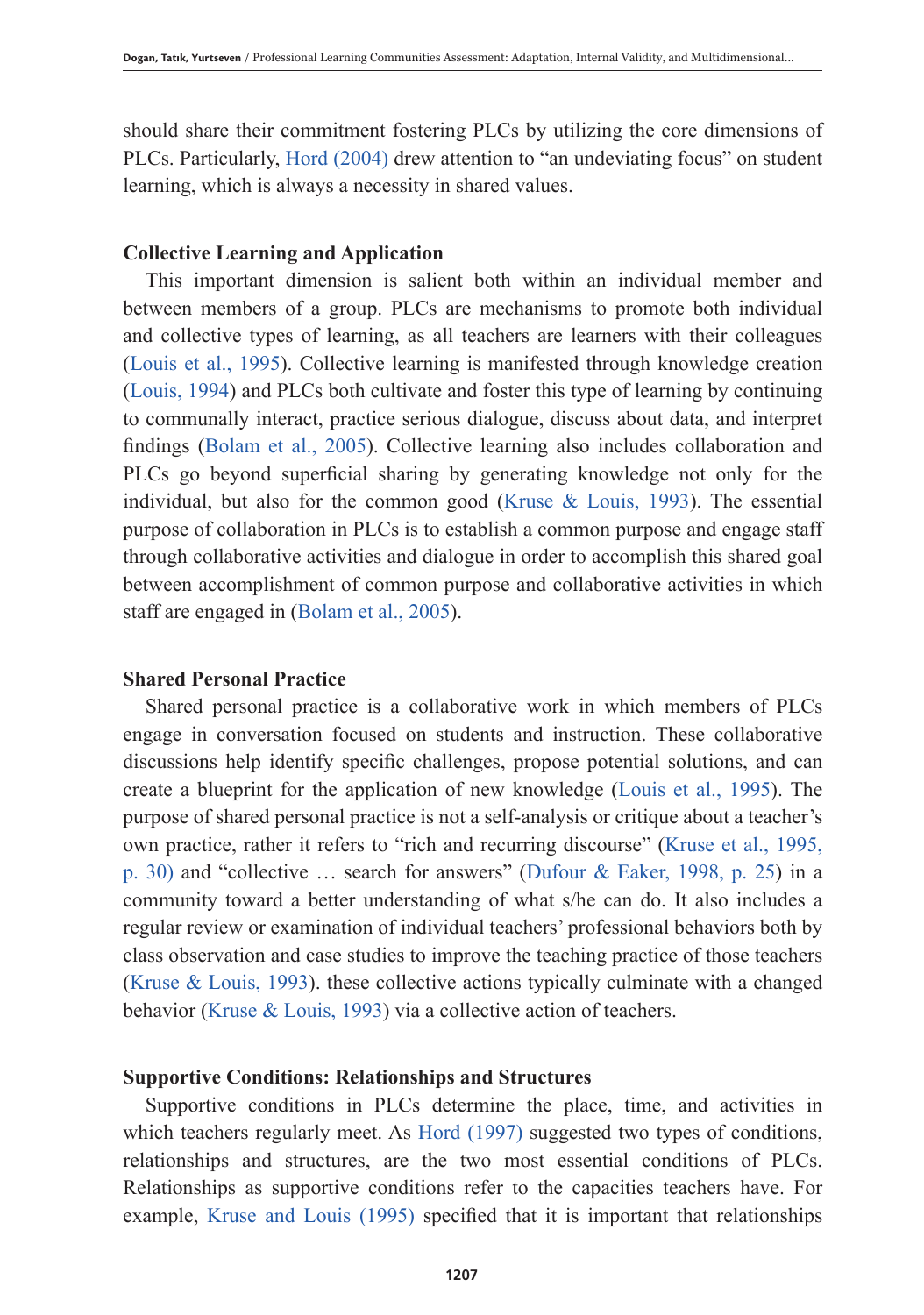within PLCs consist of members who are responsive/open to accepting feedback and willingness towards student learning as important structures. Hord (1997) also listed trust among teachers, cognitive and affective skills as human factors to support PLCs, and maintaining positive attitudes towards colleagues. Structures as supportive conditions refer to the physical factors that help PLCs function effectively (Kruse & Louis, 1993). Research identified a number of structures that comprise this category, such as time to collaborate, places to meet at the school, physical proximity of teachers, and mechanisms through which teachers communicate (Hord, 2008).

#### **Instruments to Asses Professional Learning Communities**

Generally, how schools function as PLCs is assessed through an instrument by which researchers collect data from not only teachers but also all staff who are responsible for instructional duties. Across the literature, there are numerous instruments used to assess PLCs and how they emerge in the school settings. Most of these instruments include a differing number of PLC dimensions and have slight nuances in the conceptualization of PLCs. For example, Olivier et al. (2010) developed PLCA-R, consistent with the PLC framework suggested by Hord (1997; 2004), which includes the six dimensions of PLCs to assess the perceptions of school staff on certain practices inside PLCs. This instrument has been used widely in different setting. For example, PLCA-R was used to relate PLCs with student outcomes in middle schools (e.g., Burde, 2016) and elementary schools (e.g., Mullis, 2016). PLCA-R was also used to assess teachers' perceptions from various countries, some of which are Egypt, Saudi Arabia, and Oman (Al-Mahdy & Sywelem, 2016) and Cyprus (Katsamba, 2016).

In addition to the PLCA-R instrument, Louis et al. (1995) developed a survey of professional communities containing five dimensions to analyze school-based communities. Across the literature, many researchers adapted this instrument to research on PLCs. One example is from Bryk, Camburn, and Louis (1999) who examined the effect of social and structural factors on PLCs. Another instrument was designed in England by Bolam et al. (2005) which consisted of eight features and five processes of PLCs to be effective in promoting school-wide capacity building. Bitterman (2010) drew on this instrument to investigate teachers' perception of PLCs in middle schools. Overall, researchers make a choice on a PLC instrument that best fits to their research purpose. Across the literature, while there are some nuances in the structure and foundational dimensions of PLCs, the instruments to assess PLCs have a common base and theory underlying them.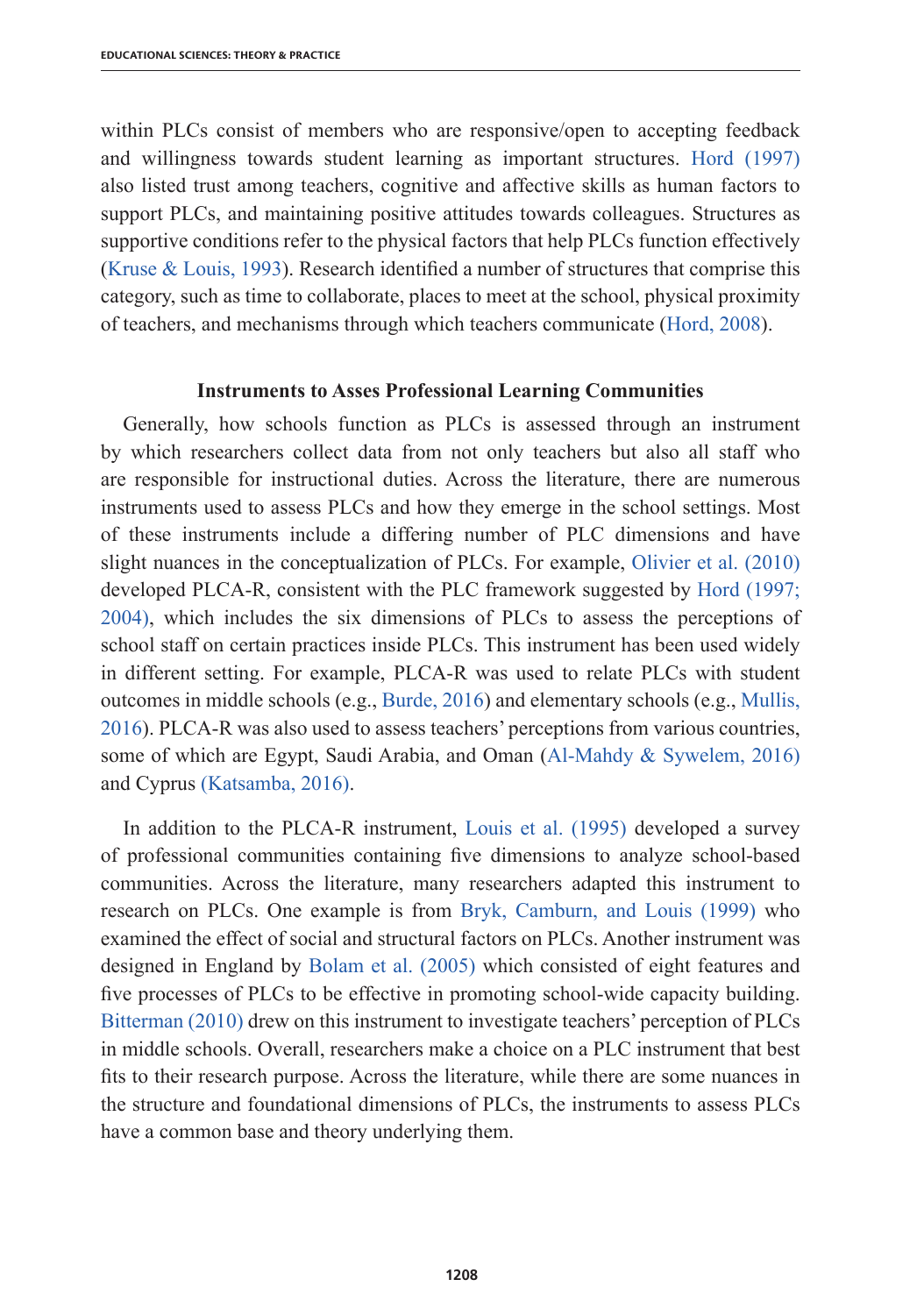# **The Current Study**

The current study includes two separate but complementary parts; internal validation of an instrument and testing its use with a different sample. A formal diagnostic tool is required to decide the extent to which a school forms a PLC (Olivier et al., 2009; Olivier et al., 2010). Equally important in this assessment is to scientifically validate an instrument that intends to measure the extent to which PLCs exist at schools. In this study, we used a confirmatory factor analysis (CFA) as a primary procedure to provide internal validity (dimensionality) as evidence of a Turkish version of the PLCA-R as it relates to implications for reliability, validity, and appropriateness of scale use.

After its construct validation, to test how the PLCA-R Turkish version puts into practice in Turkish schools, we provided results from the empirical study with elementary teachers from different schools. We drew mainly from Mitchell and Sackney's (2000) conceptualization of PLCs as a basis to develop a theoretical model. The researchers advocate that PLCs is a multidimensional concept and build teachers' capacity on individual (i.e., within teachers), interpersonal (i.e., between teachers), and organizational (i.e., school) levels. In brief, individual capacity is active construction of teachers about instruction and learning. Interpersonal capacity refers to the extent to which teachers collaborate with each other. Organizational capacity indicates structure and resources that support sustained organization and its various processes (Mitchell  $&$  Sackney, 2000). Together, three capacities are interrelated, but research on how these capacities interact with each other is scant.

In our theoretical model, we aligned the dimensions of PLCA-R with the multidimensional nature of PLCs. For personal capacity, we incorporated teachers' professional development experiences operationally defined by the amount of time they experience professional learning. For interpersonal capacity, collective learning and application and shared personal practice were used. Lastly, supportive conditions (both relationships and structures) represented organizational capacity. Because school contextual factors and teacher characteristics were shown as significant predictors in multidimensional conceptualization of PLCs (Louis et al., 1995; Morrisey, 2000; Sleegers, den Brok, Verbiest, Moolenaar, & Daly, 2013), we also took into account teachers' years of experience, the number of teachers they work together, education level, gender, and the number of students in their classroom. Using structural equation modeling (SEM), we tested the relationship between personal, interpersonal and organizational dimensions of professional learning communities accounting for teacher characteristics and school contextual factors.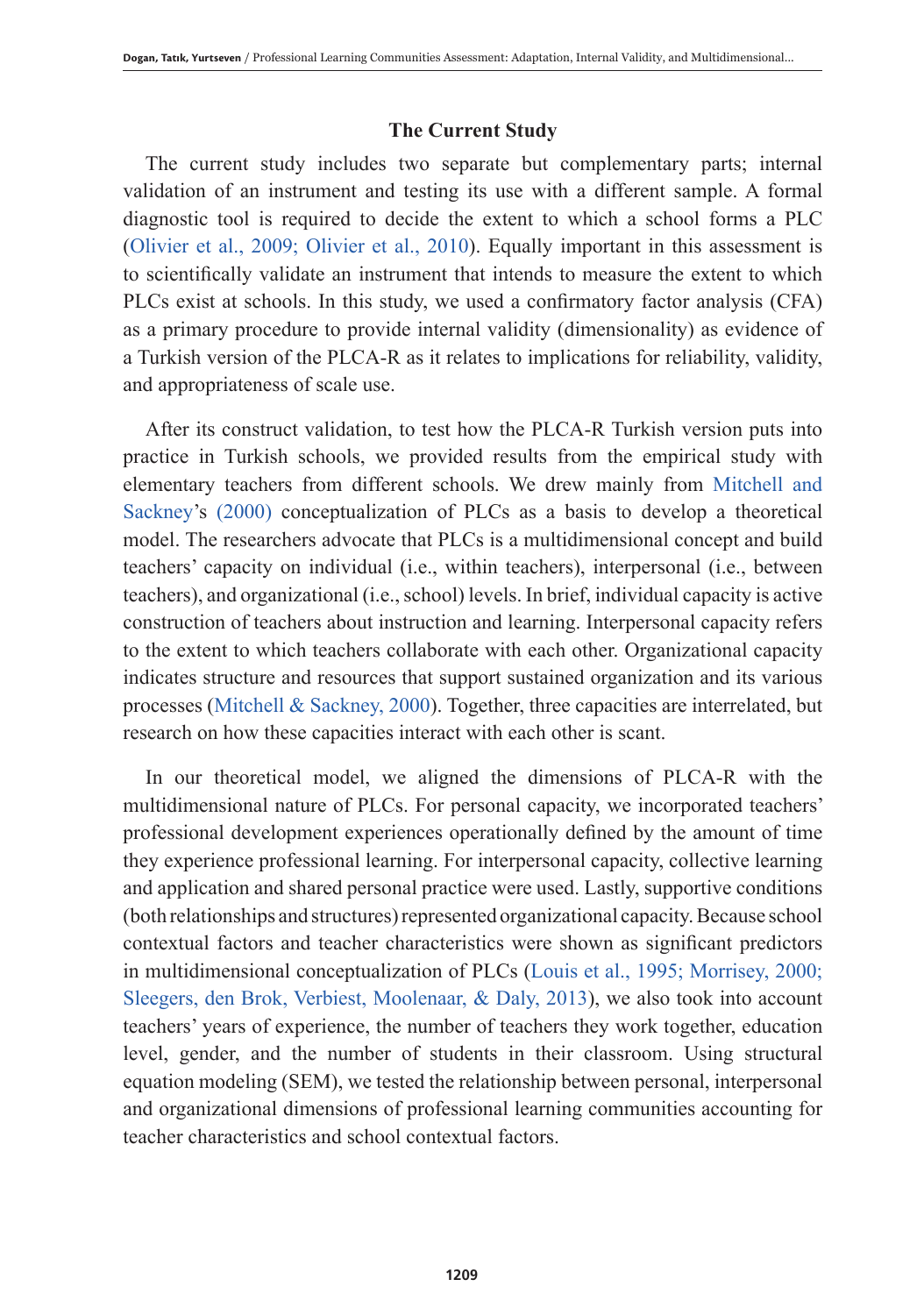# **Method**

#### **Participants**

For the validation study, a total of 719 teachers from the schools in Istanbul were purposefully selected to participate in this study. Mean age of the participants was 42. There were 288 males and 431 females. Teachers from elementary schools were 150; from middle schools were 373; and from high schools were 196. For the model testing study, we sent the survey to 30 elementary schools electronically. Schools in which at least five teachers provided data with non-missing observations were accepted for the study. This sample included 133 elementary school teachers (86 males and 47 females) from 23 schools in Istanbul. 27 teachers had graduate degree. The mean of teaching experience was 13.85, ranging from 2 to 37.

#### **Instrument**

The PLCA-R provides information related to school members' perception and views about particular practices inside a community. These school level practices are (i) shared and supportive leadership, (ii) shared values and vision, (iii) collective learning and application, (iv) shared personal practice, (v) supportive conditions: relationships, and (vi) supportive conditions: structures. PLCA-R is the revised and updated version of the previous PLCA instrument which was designed to assess members' daily practices in a community. According to Olivier et al. (2010), the PLCA-R is more inclusive of school level practices related to communities. As such, the PLCA-R is used for many purposes: (i) to measure the extent to which a school functions as a PLC, (ii) to quantify the perceptions of members about characteristics of their community through a continuum, and (iii) to identify particular professional practices and PLC activities members are engaged in (Olivier et al., 2009).

Overall, PLCA-R is regarded as a formal diagnostic tool for effective in describing the condition of a school as a PLC and in determining the strength of each PLC dimension. Using aforementioned six dimensions, the PLCA-R represents school level practices that exist inside a community. Accordingly, each dimension includes specific practices that contribute to become a PLC. There are eleven items for shared and supportive leadership, nine items for shared values and vision, ten items for collective learning and application, seven items for shared personal practice, five items for supportive conditions: relationships, and four items for supportive conditions: structures. In all, the PLCA-R includes 46 items. PLCA-R uses a fourpoint Likert scale: 1: strongly disagree, 2: disagree, 3: agree, and 4: strongly agree. Sample items and definitions for each dimension are presented in Table 1.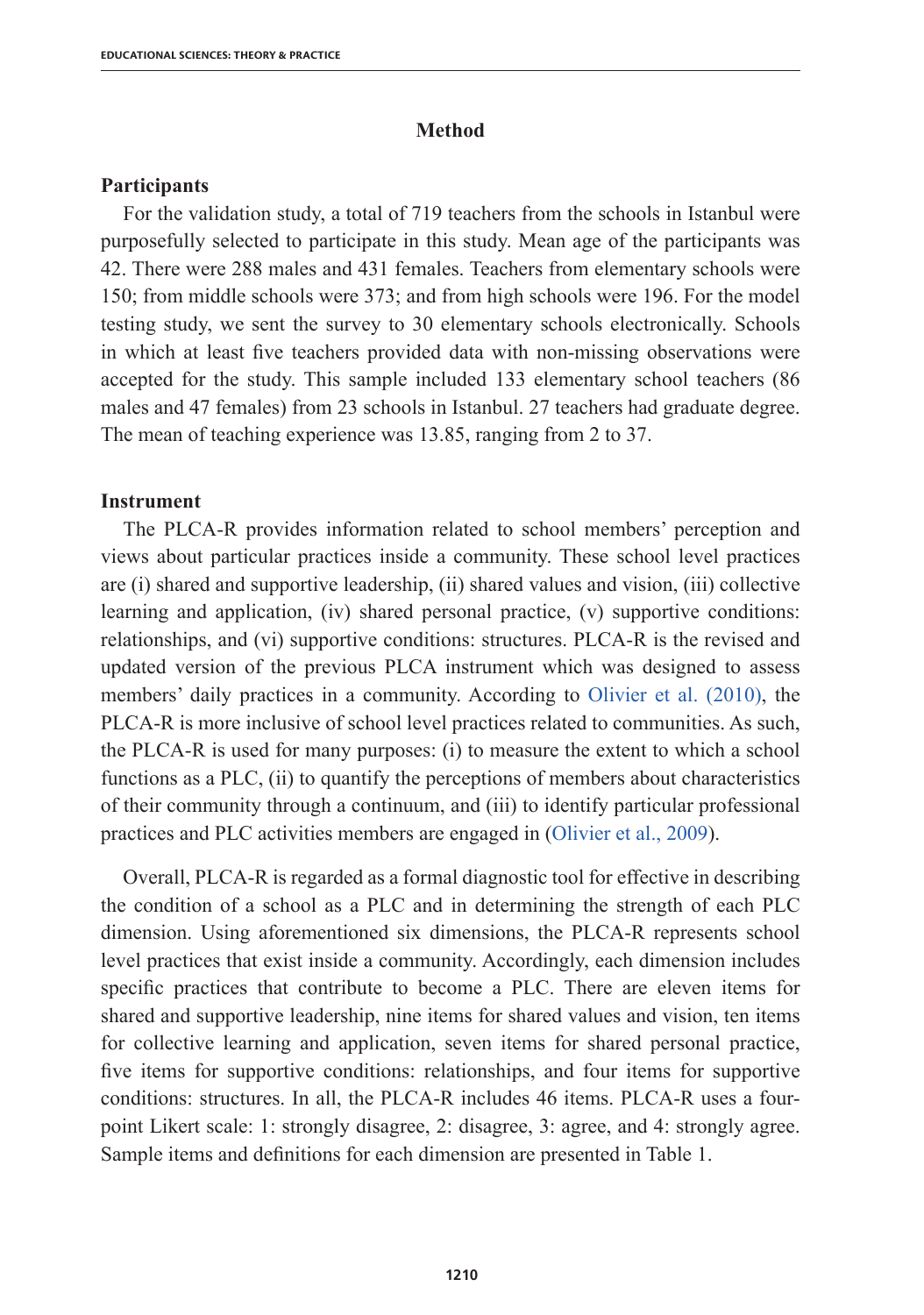| Professional Learning Communities Assessment-Revisea |                                                                                        |                                                                                                                                |  |  |  |
|------------------------------------------------------|----------------------------------------------------------------------------------------|--------------------------------------------------------------------------------------------------------------------------------|--|--|--|
| Factors                                              | Definitions                                                                            | Sample items                                                                                                                   |  |  |  |
| Shared and<br>Supportive<br>Leadership               | Sharing power, authority, and<br>decisions making within school<br>boundaries          | 11 items:<br>Staff members are consistently involved in discussing<br>and making decisions about most school issues            |  |  |  |
| <b>Shared Values</b><br>and Vision                   | Common goals toward which<br>members work                                              | 9 items:<br>A collaborative process exists for developing a shared<br>sense of values among staff.                             |  |  |  |
| Collective<br>Learning and<br>Application            | Intentional learning members<br>agree on to pursue and act                             | 10 items:<br>Staff members work together to seek knowledge, skills<br>and strategies and apply this new learning to their work |  |  |  |
| <b>Shared Personal</b><br>Practice                   | Peers helping peers by de-<br>privatizing their practices                              | 7 items:<br>Staff members informally share ideas and suggestions<br>for improving student learning.                            |  |  |  |
| Supportive<br>Conditions-<br>Relationships           | Relational and human<br>capacities and activities that<br>members are engaged in       | 5 items:<br>Caring relationships exist among staff and students that<br>are built on trust and respect                         |  |  |  |
| Supportive<br>Conditions-<br><b>Structures</b>       | Structural and physical<br>conditions that support members<br>collaborate for learning | 4 items:<br>Time is provided to facilitate collaborative work                                                                  |  |  |  |

Table 1 *Professional Learning Communities Assessment-Revised*

Previous validation study of the PLCA-R by Olivier et al. (2009) using 1209 teachers demonstrated that internal consistency calculated by Cronbach's alpha ranged from .82 to .97. Moreover, content validation was provided by expert opinions by a panel of educationalists. For the appropriate uses of the instrument, the researchers suggested that to determine the quality of each dimension, descriptive statistics are appropriate. They also recommended using single items to measure how school level practices work at a particular school.

#### **Translation and Adaptation**

A multiple-step approach was used to translate the PLCA-R into Turkish and adapt it to use of Turkish schools. This approach included translation committee (Nasser, 2005), back translation (Brislin, 1986), and a pilot study. As the first step, a translation committee was formed with five researchers, who have extensive experience in translation and knowledge on psychometrics, scale development, and PLCs. Two researchers translated the PLCA-R into Turkish as two different forms. By checking consistency, language equivalence, and cultural norms, another researcher combined these two forms into one form, which was designated as 'form TR,' representing Turkish (TR) form of the PLCA-R.

As the second step, three Turkish professors and two American professors were called to take part in back translation process. First, two Turkish professors translated the form TR into English. Another professor combined the English forms into one form by taking into account the original PLCA-R. Then, the final form was sent to two American professors. These native English speakers conducted an equivalency study using the last form and the original PLCA-R to verify the relevance of the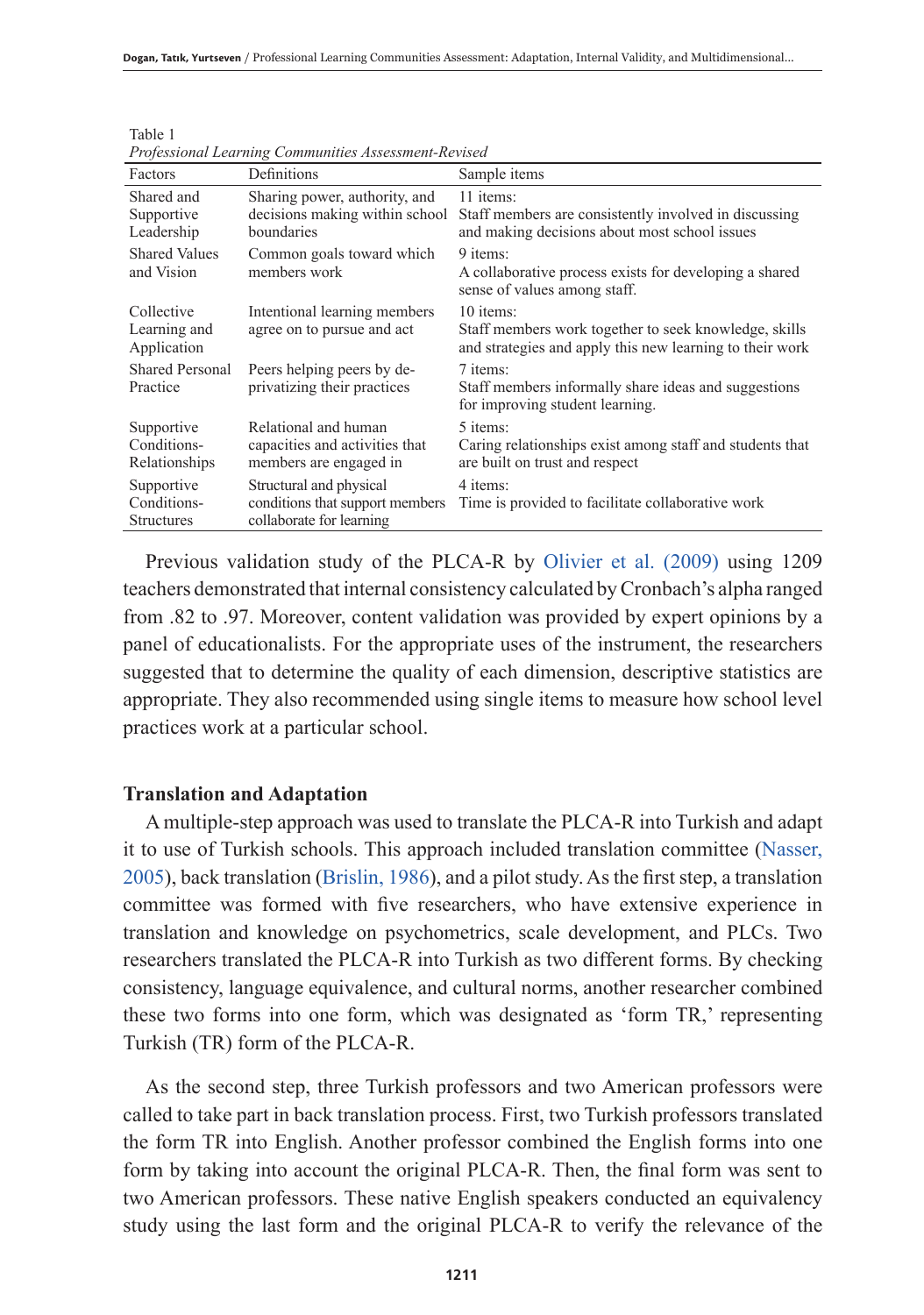forms. They rated each item in terms of its similarity, language equivalency, and functionality. Based on the ratings and feedback they provided, the form was revised and no major issues were reported. After translation committee and back translation process, a final form of PLCA-R in Turkish was retained.

As the third step, a pilot study was conducted to assess the correlation between the final form and the original PLCA-R. The pilot study included 45 teachers who were capable of understanding both Turkish and English. The final form and the original PLCA-R were administered to these teachers on two occasions with a time lag of 10 days. The relationship between the final form and the original PLCA-R was estimated by correlation coefficient as  $r = .91$ . The correlation coefficients for the corresponding dimensions varied from .85 to .91. All the coefficients showed high correlation, which indicates sufficiently large correlation between the two forms. This step provided a translated and adapted form of PLCA-R in Turkish, as we might call it: *PLCA-R TR.* 

#### **Analytic Procedures**

After the translation and adaptation process, we utilized a variety of analytic and statistical procedures to provide internal validity evidence of PLCA-R TR. This evidence was based on structural component, which is the extent to which relationships between the items in PLCA-R TR are representative of the hypothesized relationship between the items (Messick, 1989). Using the full information of the data, firstly, we tested unidimensional structure of PLCA-R TR using CFA. Secondly, we fitted four CFA models, which included a one-factor model, two six-factor models, one with correlated and one with uncorrelated residuals, and a model with a second-order construct. Moreover, testing higher order CFA models is often neglected in the model testing studies and PLC literature. Since a second-order factor can be measured indirectly through the dimensions underlying it (Kline, 2015), higher-order models of the six-factor model of PLCA-R TR were tested to understand whether hierarchical relations among the PLC dimensions existed.

Constructs measured by scales or surveys may often be much more complex and reflect different behaviors in different samples and various cultures. We did not allow PLC items to cross load on more than one factor, which kept us in the boundaries of PLC theory. As Keith (2015) suggests, by incorporating constraints or restrictions, we made use of the powerful and flexible nature of CFA methodology to test more models (including higher-order models) without sacrificing from theoretical underpinnings of PLCs. Indeed, to evaluate the dimensionality of an instrument, fitting competing models that are consistent with theoretical background of that instrument is a prevalent approach across the literature (e.g., Gamst & Meyers, 2014; Leite, Svinicke, & Shi, 2010). Furthermore, we expected to determine if a simpler or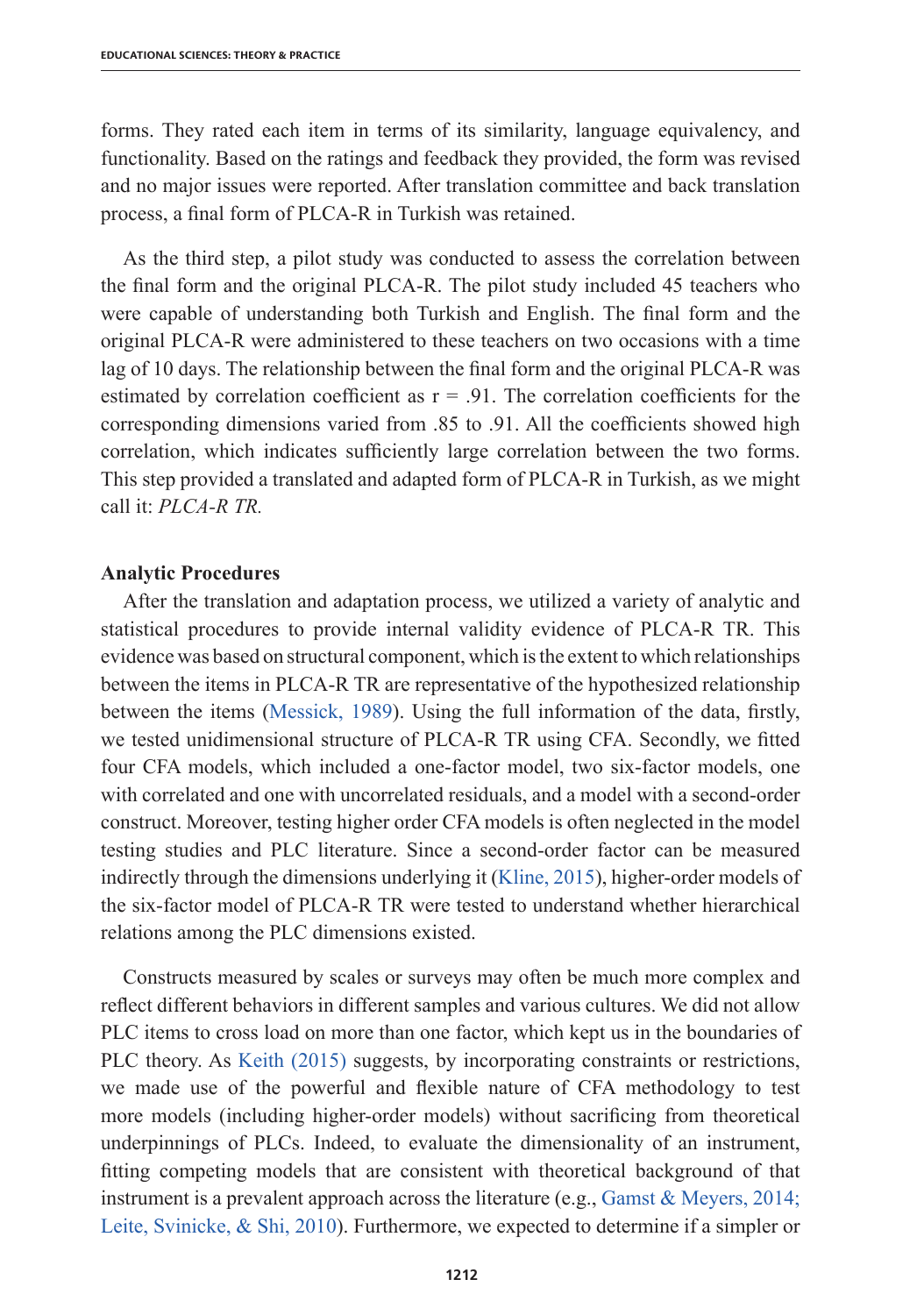a more complex model might be comparable (Kline, 2015) for a sample of teachers in Turkey, which contributed our likelihood of success in our search of re-specified models (MacCallum, 1986).

We focused on the extent to which the validity of score interpretations were supported by four types of CFA evidence: (i) model fit indices and standardized residuals, (ii) average variance explained (AVE), (iii) composite scale reliability coefficient, factor rho,  $\rho$ , (Raykov, 2004), and (iv) estimated factor (PLC dimensions) correlations and standardized factor loadings as well as evidence of convergent and discriminant validity.

Because providing all the information related to internal structure of PLCA-R TR would be overwhelming, we adopted a step-by-step procedure to choose the best model. Firstly, we fitted four alternative CFA models. Based on model fit indices and standardized residuals along with modification indices, we then eliminated models that provided poor or relatively lower fits. After we retained the models that showed better fits, we reported the remaining CFA evidence and factor rho coefficients. Graphical representations of the models we retained were provided as well as their statistical parameters.

For the model testing, we used the same analytical procedures as mentioned above. The latent variables included were collective learning and application, shared personal practice, and supportive conditions. The number of teachers in the school and in the department, the extent to the participation in departmental meetings, the number of professional development attended, years of teaching experience, and school size as continuous observed variables; and education level (binary: graduate degree), and gender were included as categorical observed variables. Based on the theoretical foundations and previous research on PLCs, we developed and tested a hypothesized model for elementary teachers, detailed in the results.

**Model fit indices***.* To provide information related to model fit, we used different types of goodness-of-fit indices, which are the  $\chi^2$  statistics, Tucker-Lewis Index (TLI), the comparative fit index (CFI), standardized root mean square residual (SRMR), and the root mean-square error of approximation (RMSEA). A non-significant value of  $\chi^2$  was desired. We also adopted widely used cutoff values suggested by Hu and Bentler (1999), which are TLI > .95; CFI > .95; SRMR < .80; and RMSEA < .06. As Marsh, Hau, and Wen (2004) recommend, we regarded the model fit indices as validity evidence metrics that complement theoretical framework of PLCs while comparing alternative CFA models. We also reported Akaike (AIC) and Bayesian (BIC) information criteria to compare alternative models. In addition to global goodness-of-fit indices, localized area of strain obtained by standardized residuals and modification indices were taken into account to determine the final CFA model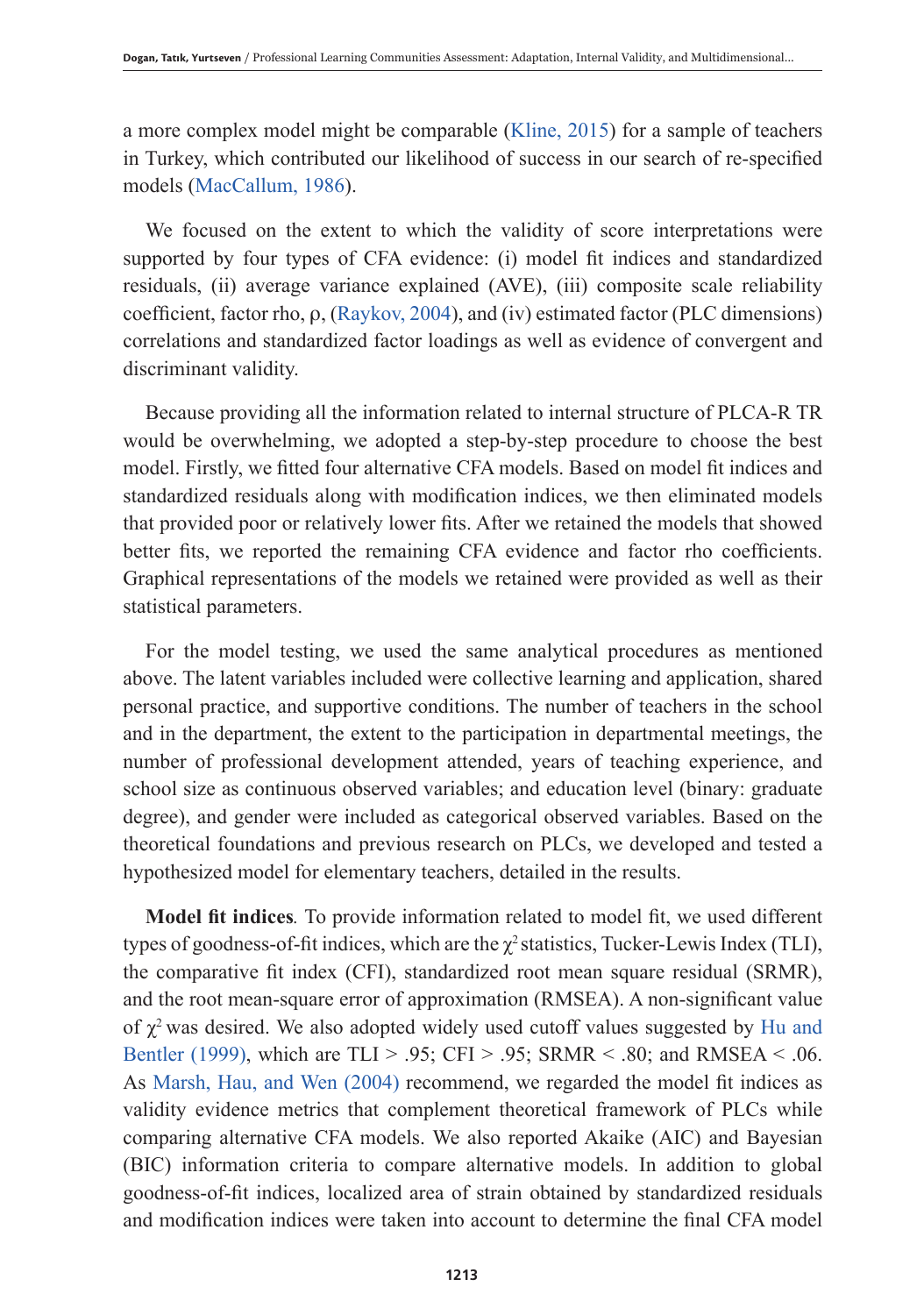that best represents the structural component of PLCA-R TR. Standardized residuals that are equal to or greater than the absolute value of 1.96 were regarded as nonproblematic (Byrne, 2011). Largest modification indices were used as 3.84 (Brown, 2015).

Average variance explained and scale reliability. AVE and  $\rho$  values for each dimension in PLCA-R TR were used to obtain further evidence of validity in PLCA-R TR. AVE values provide information on the degree to which the dimensions explain item variance (Kline, 2015). The formulae used to compute AVE is  $\frac{Sum \text{ of squared standardized loadings}}{(Sum of squared standardized loadings + Sum of indicated's residual variance)}$   $\rho$  values are scale reliabilities of each dimension based on CFA approach (i.e., modelbased reliability). The formulae used to calculate  $\rho$  by Raykov (2004) is (Sum of unstandardized loading  $)^2+$ Sum of indicator 's residual variance  $\cdot$   $\rho$  was used since it is derived (Sum of unstandardized loadings  $)^2$ from factor model using unstandardized factor loadings and residual correlations and is a better alternative than Cronbach's alpha for estimating reliability (Widhiarso  $\&$ Ravand, 2014).

**Estimated factor correlations and loadings***.* Another validity evidence (e.g., criterion validity evidence) was based on estimated factor correlations and standardized factor loadings of PLCA-R TR. Parameter estimates for models we retained were compared to determine the best factor correlations and factor loadings of CFA models.

As for technical details, the dimensions of PLCA-R TR were scaled in that the factor variance of each dimension was fixed at 1 in first-order CFA models. For second-order models, the second-order factor's variance was fixed at 1. We treated four-point scale items as continuous and used robust maximum likelihood (MLR) procedure to estimate the parameters in the model by using Mplus 7.3. MLR enabled us to obtain standard errors that were corrected for normality violations. All error covariances were freely estimated with the CFA models without error correlations, and all indicator cross-loadings are fixed to 0.

Regarding the missing data in our sample, we had two cases with missing on all variables, which were excluded from the analysis. In the item level, the percent of the missingness ranged from .30 ( $n = 2$ ) to 1.1 ( $n = 8$ ). Little's missing completely at random (MCAR) test showed that the data were missing in a random way ( $p >$ .05). For handling missing data, multiple imputation was carried out using Bayesian estimation. Five imputed data sets were used and parameter estimates from each imputed data set were averaged over the data sets. Standard errors were computed using Rubin's formula (Muthén & Muthén, 1998–2012).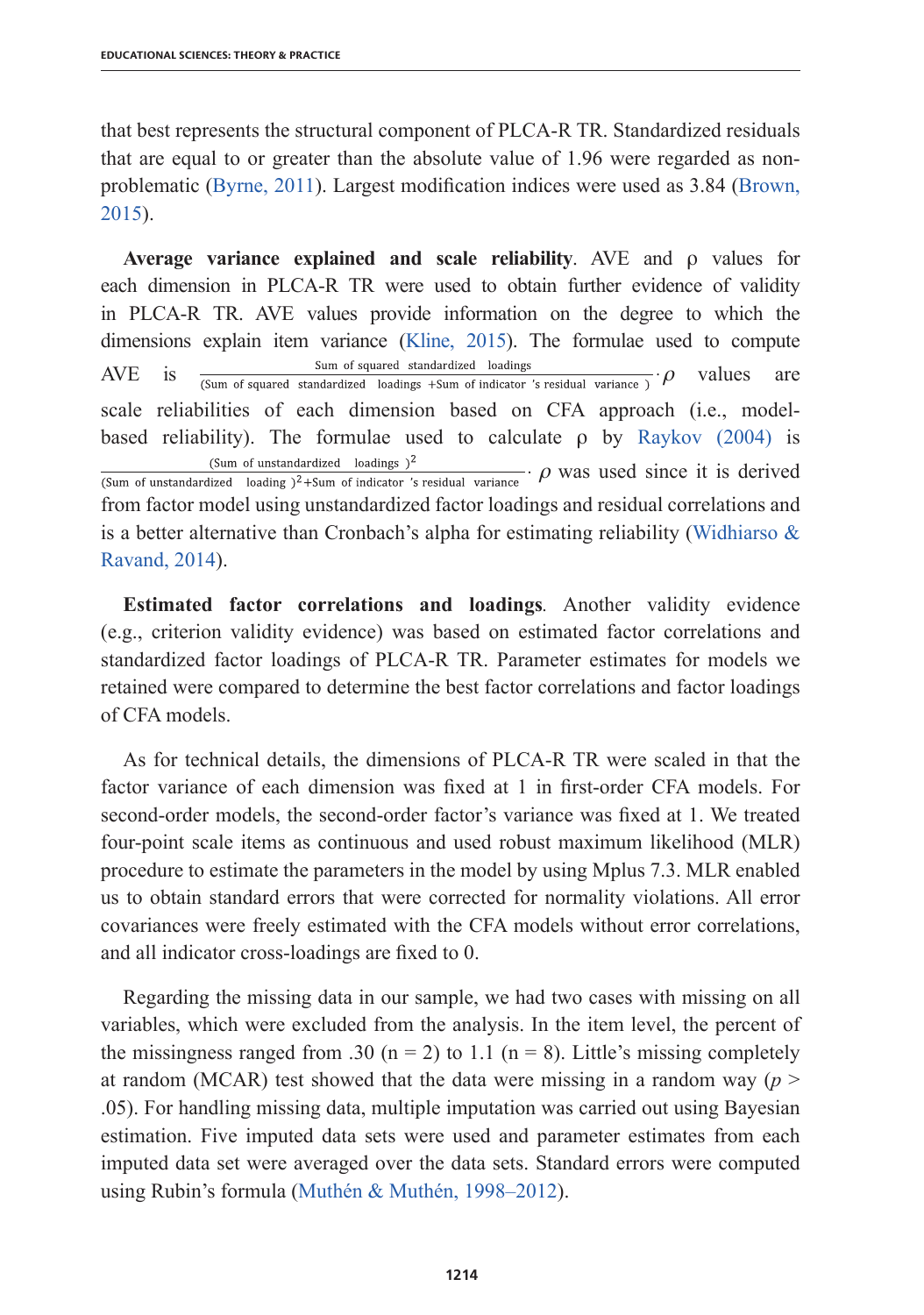# **Results for the Validation Study**

First, we decided on the structural component of PLCA-TR using CFA. We tested four CFA models using the dimensions of PLCA-R TR. The information regarding fit indices of the models was presented in Table 2.

| ru malces of the Atternative rour CrA models                              |               |              |            |      |             |       |       |
|---------------------------------------------------------------------------|---------------|--------------|------------|------|-------------|-------|-------|
| Models                                                                    | $\chi^2$ (df) | <b>RMSEA</b> | <b>CFI</b> | TLI  | <b>SRMR</b> | AIC   | BIC   |
| One-factor model with 46<br>items                                         | 5043 (989)*   | .076         | .760       | .749 | .060        | 57673 | 58305 |
| Six-factor model                                                          | 2932 (974)*   | .053         | .884       | .877 | .045        | 54804 | 55504 |
| Six-factor model with nine<br>correlated residuals                        | 2533 (965)*   | .048         | .907       | .900 | .044        | 54293 | 55034 |
| Second-order factor<br>model with six factors and<br>correlated residuals | 2644 (974)*   | .049         | .901       | .895 | .047        | 54424 | 55125 |
|                                                                           |               |              |            |      |             |       |       |

Table 2 *Fit Indices of the Alternative Four CFA Models*

*Note.* \**p* < .001.

Based on the cutoff values we embraced and residual correlations, we chose two models from four alternative CFA models to proceed. Six-factor model with nine correlated residuals (model A) provided good fit  $(\chi^2(965) = 2533, p < .001; RMSEA)$  $= 0.048$ , CFI = .907; TLI = .900; SRMR = .044; AIC = 54293; BIC = 55034). Secondorder factor model with six factors and correlated residuals (model B) also showed relatively moderate fit  $(\chi^2(974) = 2644, p < .001; RMSEA = .049, CFI = .901; TLI$  $=$  .895; SRMR  $=$  .047; AIC  $=$  54424; BIC  $=$  55125). We found out that the addition of the correlated residuals provided improvements in CFI and TLI. Other two CFA models were eliminated due to having relatively lower fit values and large number of high residual correlations (e.g., more than .50).

Second, we reported average variance explained (AVE) and composite scale reliabilities (*p*) for the models A and B in Table 3.

| Average variance Explained and Composite Scale Reliabilities of the CFA Models |            |                  |            |                  |  |  |
|--------------------------------------------------------------------------------|------------|------------------|------------|------------------|--|--|
|                                                                                | Model A    |                  | Model B    |                  |  |  |
|                                                                                | <b>AVE</b> | $\boldsymbol{p}$ | <b>AVE</b> | $\boldsymbol{p}$ |  |  |
| Shared and Supportive Leadership                                               | .51        | .92              | .44        | .79              |  |  |
| Shared Values and Vision                                                       | .55        | .92              | .46        | .62              |  |  |
| Collective Learning and Application                                            | .61        | .93              | .51        | .68              |  |  |
| <b>Shared Personal Practice</b>                                                | .55        | -89              | .45        | .62              |  |  |
| Supportive Conditions-Relationships                                            | .52        | .87              | .32        | .55              |  |  |
| Supportive Conditions-Structures                                               | .49        | .64              | .26        | .28              |  |  |

Table 3 *Average Variance Explained and Composite Scale Reliabilities of the CFA Models*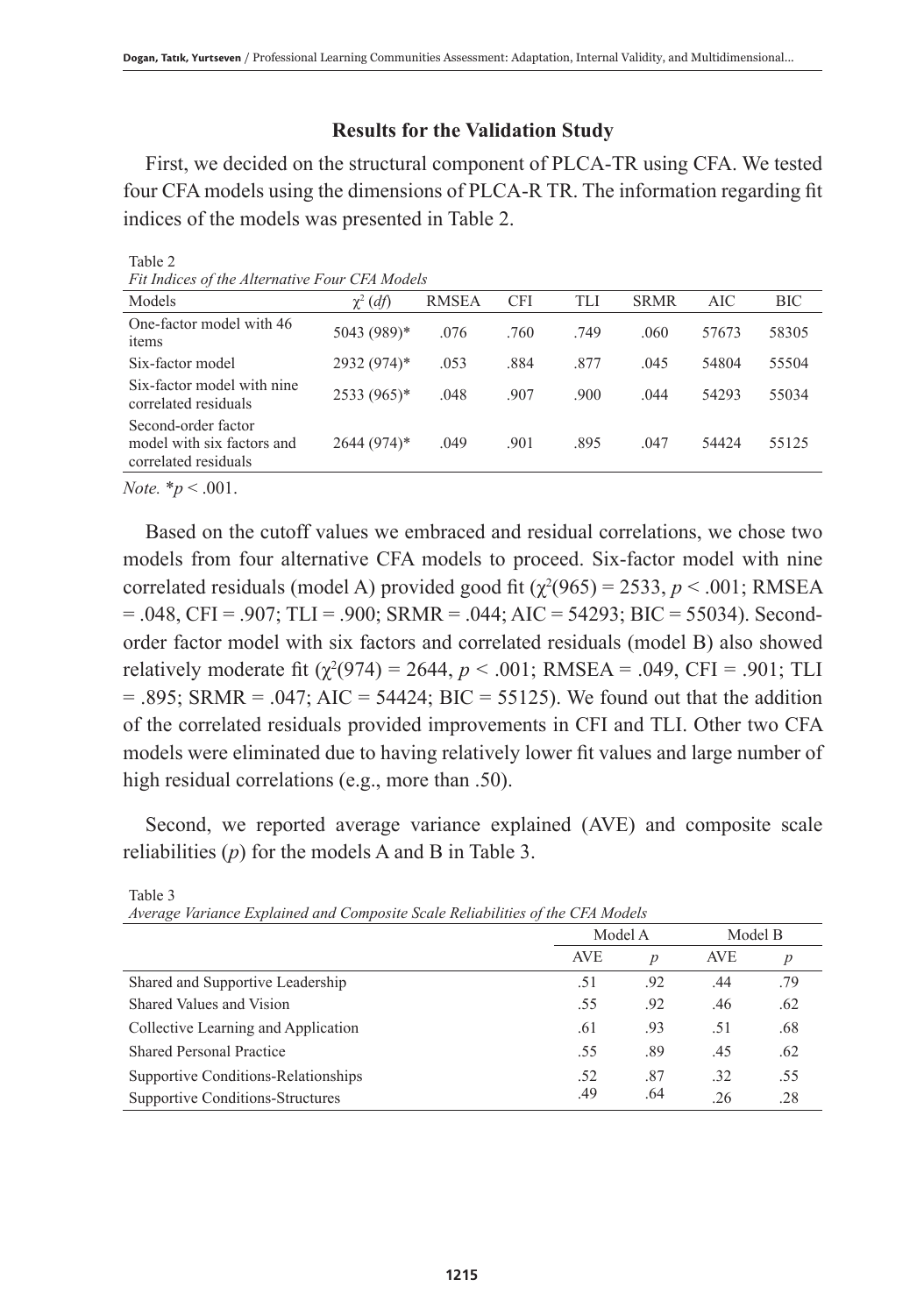Based on the AVE and composite reliability coefficients, looking at the model A and Model B, the AVEs differed in magnitude. The model A had higher AVEs for each dimension, which ranged from .49 to .61. They changed from .26 to .51 for the Model B. Additionally, reviewing scale reliability coefficients, the lowest value in the model A was  $\rho = 0.64$  for the dimension Supportive Conditions-Structures. On the other hand, composite reliability coefficients for the Model B were lower,  $\rho = 0.28$  for Supportive Conditions-Structures. Important to note that other reliability coefficients in the Model B were comparatively lower than the ones in the Model A. Ultimately, we needed to determine a CFA model that best represents the underlying theoretical nature of PLCs and valid internal structure and that provides sufficient reliability evidence. According to what we have found, we were in favor of the idea to retain the Model A because the Model B provided neither relatively higher AVEs nor adequate reliability for the dimensions. Therefore, we eliminated the Model B.

Lastly, we reported standardized and unstandardized factor loadings, and corresponding standardized residual variances for each item in the Model A, our final retained model, shown in Table 4.

Table 4 displays the standardized factor loadings in the final CFA model. The estimates in the Model B changed from .436 to .855. Even though there were a handful of relatively lower standardized factor loadings, our analysis provided convergent validity evidence that was considered to be moderately sufficient because the lowest value was .436. A figural representation of the final model is provided in Figure 1.



*Figure 1.* The Figural Representation of the Final CFA Model.

*Note.* Coefficients are omitted in the figure to avoid confusion. Double-headed arrows show covariation.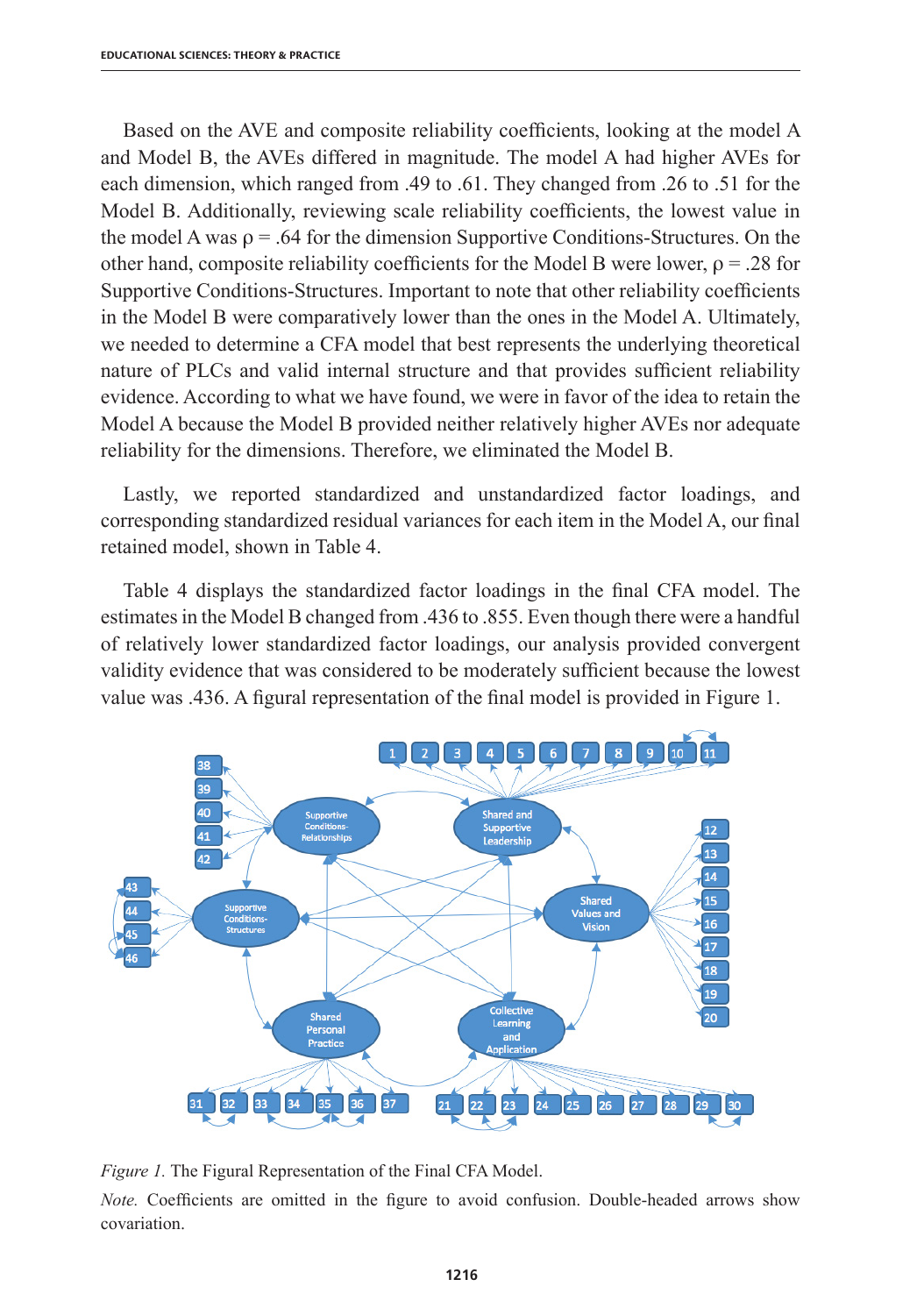|                                         | <b>Factor Loadings</b> |      | Residuals |
|-----------------------------------------|------------------------|------|-----------|
| Items                                   | Unstd $(S.E.)$         | Std  | Std       |
| Shared and Supportive Leadership        |                        |      |           |
| M1                                      | .575(.026)             | .701 | .508      |
| M <sub>2</sub>                          | .636(.025)             | .783 | .387      |
| M <sub>3</sub>                          | .439(.029)             | .559 | .687      |
| M4                                      | .521(.026)             | .693 | .519      |
| M <sub>5</sub>                          | .608(.026)             | .793 | .372      |
| M <sub>6</sub>                          | .675(.027)             | .778 | .394      |
| M <sub>7</sub>                          | .701(.024)             | .855 | .269      |
| M8                                      | .567(.025)             | .712 | .494      |
| M9                                      | .523(.025)             | .702 | .507      |
| M10                                     | .430(.026)             | .590 | .651      |
| M11                                     | .468(.027)             | .632 | .601      |
| Shared Values and Vision                |                        |      |           |
| M12                                     | .579(.023)             | .821 | .326      |
| M13                                     | .484(.024)             | .752 | .434      |
| M14                                     | .518(.021)             | .766 | .413      |
| M15                                     | .573(.024)             | .807 | .349      |
| M16                                     | .588(.023)             | .797 | .365      |
| M17                                     | .573(.027)             | .679 | .539      |
| M18                                     | .551(.026)             | .701 | .508      |
| M19                                     | .559(.025)             | .733 | .463      |
| M <sub>20</sub>                         | .566(.021)             | .781 | .390      |
| Collective Learning and Application     |                        |      |           |
| M21                                     | .554(.023)             | .802 | .356      |
| M22                                     | .546(.024)             | .761 | .421      |
| M <sub>23</sub>                         | .581(.025)             | .757 | .427      |
| M24                                     | .564(.022)             | .780 | .391      |
| M <sub>25</sub>                         | .581(.025)             | .754 | .431      |
| M26                                     | .475(.025)             | .688 | .527      |
| M27                                     | .601(.021)             | .823 | .323      |
| M28                                     | .622(.023)             | .786 | .383      |
| M29                                     | .598(.022)             | .824 | .321      |
| M30                                     | .602(.021)             | .831 | .310      |
| <b>Shared Personal Practice</b>         |                        |      |           |
| M31                                     | .562(.025)             | .741 | .451      |
| M32                                     | .552(.025)             | .752 | .434      |
| M33                                     | .556(.023)             | .788 | .379      |
| M34                                     | .588(.023)             | .828 | .315      |
| M35                                     | .550(.028)             | .653 | .573      |
| M36                                     | .560(.026)             | .748 | .440      |
| M37                                     | .560(.026)             | .748 | .440      |
| Supportive Conditions-Relationships     |                        |      |           |
| M38                                     | .498(.027)             | .700 | .510      |
| M39                                     | .565(.029)             | .697 | .514      |
| M40                                     | .597(.029)             | .748 | .441      |
| M41                                     | .616(.023)             | .823 | .323      |
| M42                                     | .565(.023)             | .837 | .299      |
| <b>Supportive Conditions-Structures</b> |                        |      |           |
| M43                                     | .624(.025)             | .827 | .315      |
| M44                                     | .602(.029)             | .436 | .810      |
| M45                                     | .591(.032)             | .635 | .596      |
| M46                                     | <u>.559 (.033)</u>     | .609 | .629      |

Table 4 *Unstandardized and Standardized Parameter Estimates of the Final CFA Models*

*Note.* All factor loadings were statistically significant at *p* < .001. M represents an item's code, Unstd: Unstandardized, S.E.: Standard errors, Std: Standardized.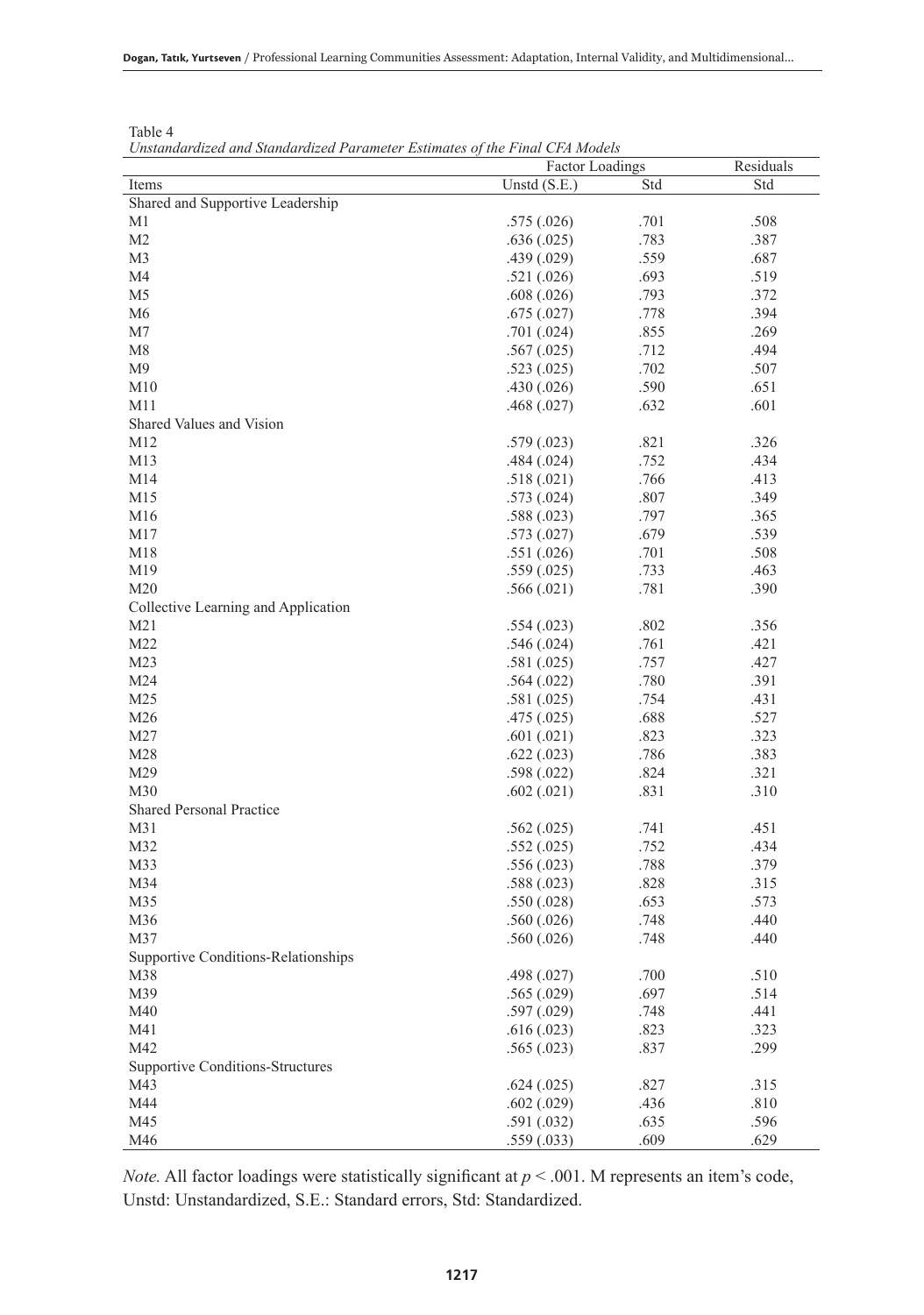Table 5 provides the amount of covariance among PLCA-R TR dimensions for the model we retained. The covariances among six dimensions changed from .689 to .875. Both covariances were relatively higher, which needed further discussion to report acceptable discriminant validity.

| <i>i</i> actor Covariances of the <i>i</i> that Critishouct |                |                |                |                |                |
|-------------------------------------------------------------|----------------|----------------|----------------|----------------|----------------|
| Dimensions                                                  |                | 2              | 3              | 4              | 5              |
| 1. Shared and Supportive Leadership                         | 1.000          |                |                |                |                |
| 2. Shared Values and Vision                                 | .808<br>(.019) | 1.000          |                |                |                |
| 3. Collective Learning and Application                      | .689<br>(.028) | .875<br>(.016) | 1.000          |                |                |
| 4. Shared Personal Practice                                 | .693<br>(.026) | .801<br>(.022) | .864<br>(.019) | 1.000          |                |
| 5. Supportive Conditions-Relationships                      | .782<br>(.023) | .818<br>(.020) | .810<br>(.021) | .798<br>(.027) | 1.000          |
| 6. Supportive Conditions-Structure                          | .756<br>(.030) | .782<br>(.028) | .781<br>(.029) | .788<br>(.038) | .869<br>(.025) |

*Factor Covariances of the Final CFA Model*

Table 5

Table 6

*Note.* All parameters were statistically significant at  $p < .001$ . Numbers in the parenthesis indicate standard errors.

Because of the high correlations between some dimensions in our model, we conducted a final test of construct distinctiveness by reducing the models to one-factor CFA model through collapsing some dimensions that are highly correlated, shown in Table 2. A significant reduction in model fit, problems in factor loadings and standardized residuals with this CFA model were observed. This result indicated more appropriate representation of the data would be evident, if we use the dimensions as distinct factors.

Table 6 reports correlated residuals in both standardized and unstandardized solutions. The minimum and maximum of unstandardized correlated residuals were -.067 and .235, respectively.

| Unstandardized and Standardized Correlated Residuals of the Final CFA Model |                |         |  |  |
|-----------------------------------------------------------------------------|----------------|---------|--|--|
| Parameters                                                                  | Unstd $(S.E.)$ | Std     |  |  |
| $E_{M10}$ with $E_{M11}$                                                    | .10(.017)      | .306    |  |  |
| $E_{M21}$ with $E_{M23}$                                                    | .048(.010)     | .227    |  |  |
| $E_{M22}$ with $E_{M23}$                                                    | .060(.015)     | .258    |  |  |
| $E_{M29}$ with $E_{M30}$                                                    | .054(.010)     | .324    |  |  |
| $E_{M31}$ with $E_{M32}$                                                    | .092(.019)     | .373    |  |  |
| $E_{M33}$ with $E_{M35}$                                                    | $-.067(.014)$  | $-.240$ |  |  |
| $E_{M35}$ with $E_{M36}$                                                    | .093(.019)     | .292    |  |  |
| $E_{M45}$ with $E_{M46}$                                                    | .235(.031)     | .450    |  |  |
| $E_{M43}$ with $E_{M46}$                                                    | $-.009(.018)$  | $-.028$ |  |  |

*Unstandardized and Standardized Correlated Residuals of the Final CFA Model*

*Note.* All parameters were statistically significant at  $p < .001$ . E represents residuals. S.E.: Standard errors.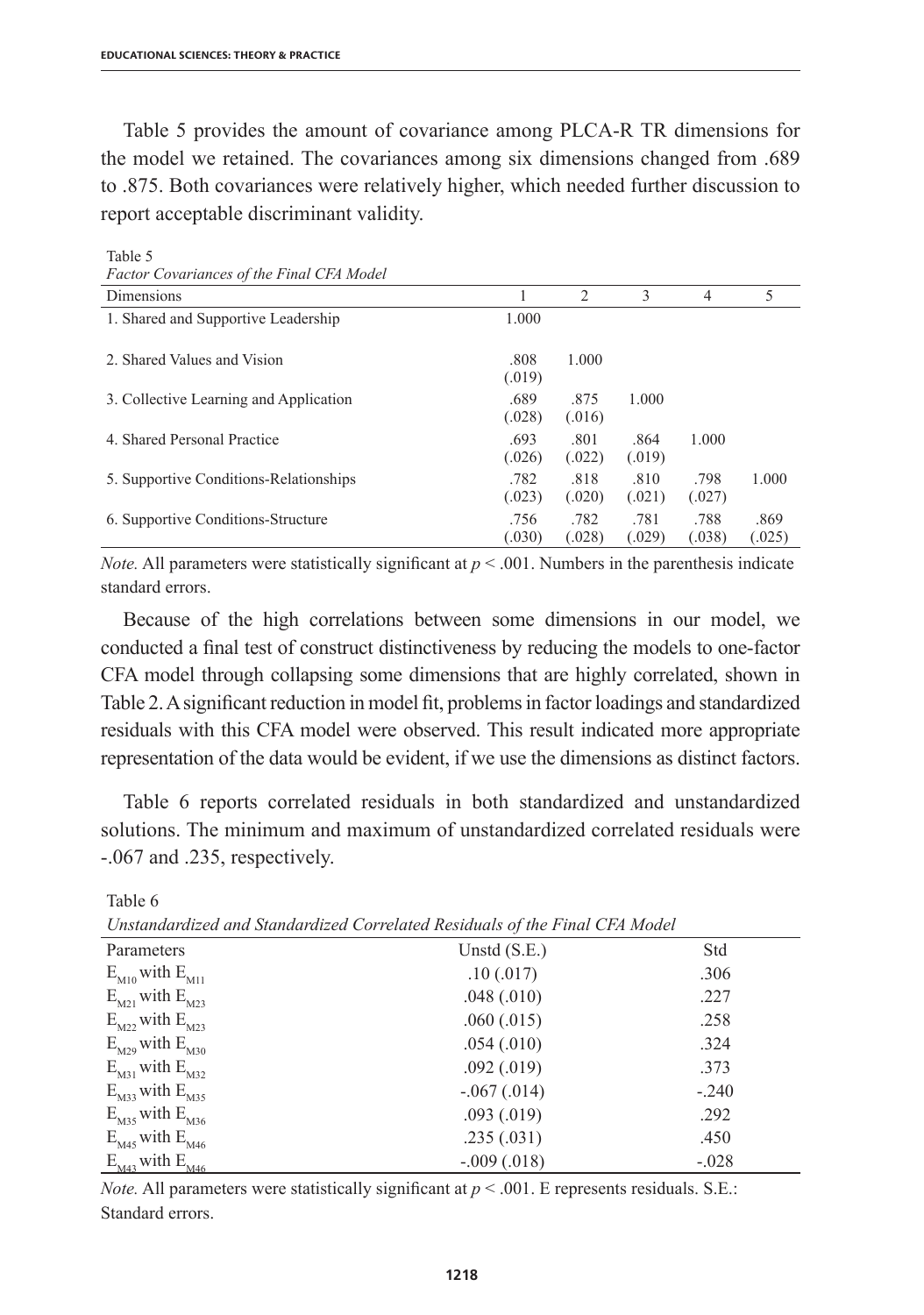Overall, we started with four CFA models that were theoretically and methodologically appropriate to Turkish version of PLCA-R instrument. We eliminated two models using model fit indices. Then, we evaluated the remaining two potential models according to AVE and composite scale reliabilities. Finally, we decided to retain the model with six factors with nine correlated residuals as the best model to represent the internal structure of PLCA-R TR. Next, we discuss how PLCA-R instrument can be used in Turkish school settings in theoretically and methodologically sound ways.

#### **Results for the Model Testing**

Based on the conceptual information on PLCs and evidence from previous studies, we created and tested the model in Figure 2, which were well-aligned with the organizational capacity of PLCs conceptualized by Mitchell and Sackney's (2000). Our model was also consistent with the results of our validation study. The measurement model of the hypothesized model provided no major concerns related to internal validity, which provided estimates that are well-aligned with the internal structure of PLCA-R TR. The model provided moderate fit  $(\chi^2(444) = 2513.2, p <$ .001; RMSEA = .058, CFI = .917; TLI = .903; SRMR = .074). Considering that the model was based on a theory-driven and empirically decided conceptualization of PLCs, they are not statistically notifiable. The standardized factor loadings of each latent variable were high, varied from .605 to .889. Composite reliability coefficients for the latent variables ranged from .88 to .97.





*Note.* Items underlying the latent variables are omitted to save space. Teacher characteristics and contextual factors were shown as a collection; indeed, they were added to the model as single variables. Dashed lines represent statistically non-significant effects.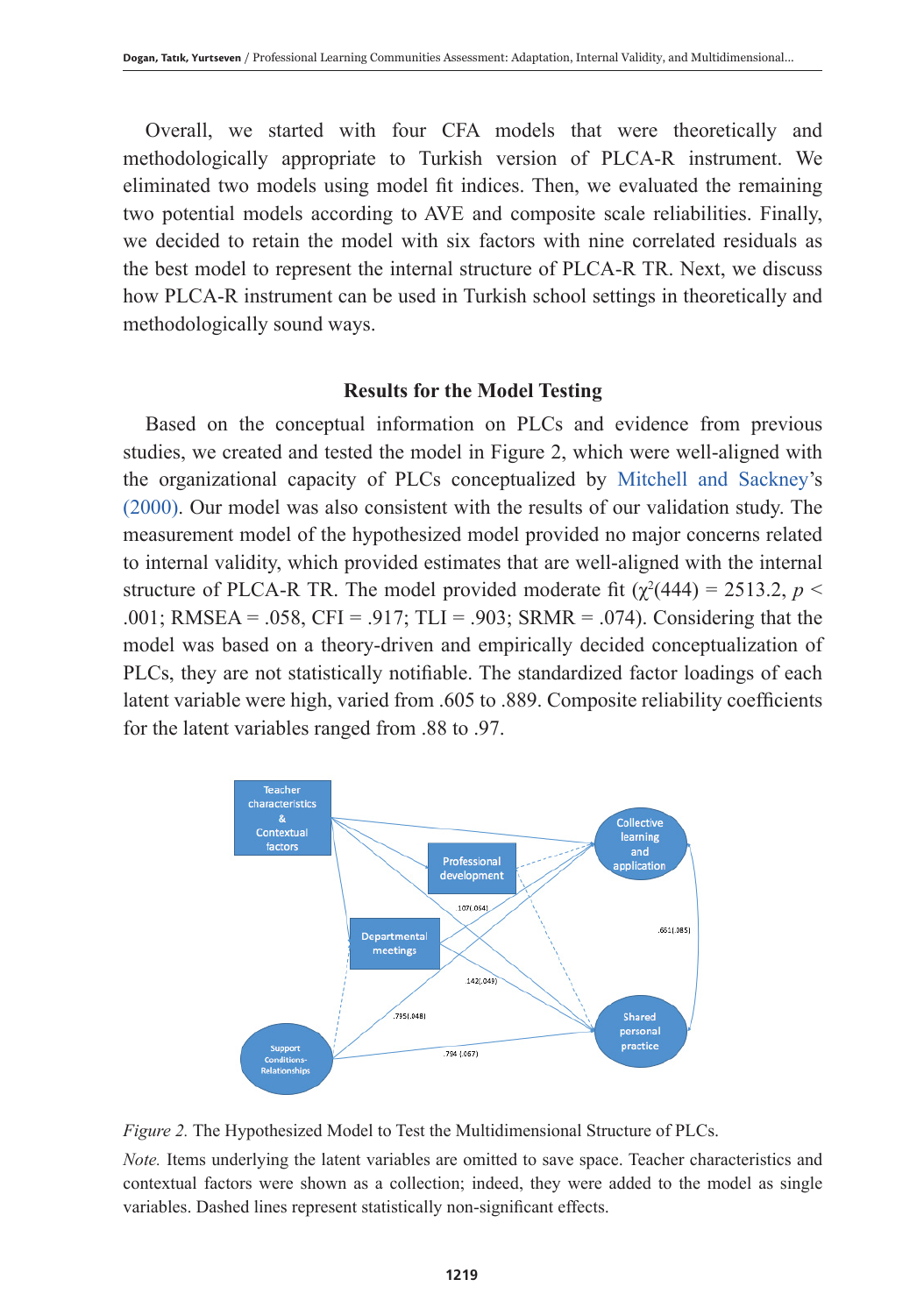The magnitude of the effects (i.e., paths) of interest was reported in a standardized form in Figure 2. We kept statistically non-significant effects in the model as they provided statistical control over other relationships. The statistically significant effects from teacher characteristics and contextual factors to our variables of interest were presented in Table 7.

Table 7

| Effects                                                                     | Standardized | S.E. |
|-----------------------------------------------------------------------------|--------------|------|
| Number of teachers in the school-Shared personal practice                   | $-.203$      | .096 |
| Number of departmental meetings-Shared personal practice                    | .142         | .049 |
| Years of experiences in the same school-Shared personal practice            | $-.134$      | .104 |
| Number of teachers in the school-Collective learning and application        | $-297$       | .096 |
| Number of teachers in the department-Collective learning and application    | .191         | .082 |
| Years of experiences in the same school-Collective learning and application | $-.109$      | .055 |
| Number of students in the classroom-Collective learning and application     | .120         | .061 |

*Note.* All parameters were statistically significant at  $p < .05$ . S.E.: Standard errors.

Organizational capacity (support conditions-relationships) in PLCs had strong direct effects on interpersonal capacities (collective learning and application and shared personal practice), controlling for personal capacities and teacher characteristics ( $\beta$  = .795,  $p$  < .01 and  $\beta$  = .794,  $p$  < .01, respectively). There was no statistically significant indirect effect from organizational to interpersonal capacities. Departmental meetings, as a personal capacity, were a statistically significant predictor of interpersonal capacities, accounting for organizational capacity, contextual factors, and teacher characteristics ( $\beta$  = .142,  $p < .01$  and ( $\beta$  = .107,  $p < .01$ , respectively). Interestingly, professional development, as another personal capacity, did not have statistically significant direct effect on interpersonal capacities.

#### **Discussion and Implications**

The primary focus of this study was to translate PLCA-R instrument and to validate the internal structure of the Turkish version of PLCA-R. We preferred to translate and adapt PLCA-R to developing a new PLC instrument because the concept of PLC is multifaceted and complex. We preferred to use PLCA-R due to its theoretically grounded structure highlighted by Hord (1997) and a wide range of research-informed use (Olivier et al., 2009). In addition, an adaptation study helped us reduce the time frame as well as monetary resources. On the other hand, for this adaptation study, we were aware that we could not assume that the psychometric properties of PLCA-R that was designed in the U.S. might prevail in Turkish school settings. Evidence of internal structure of PLCA-R TR needs to be empirically provided (van de Vijver & Hambleton, 1996).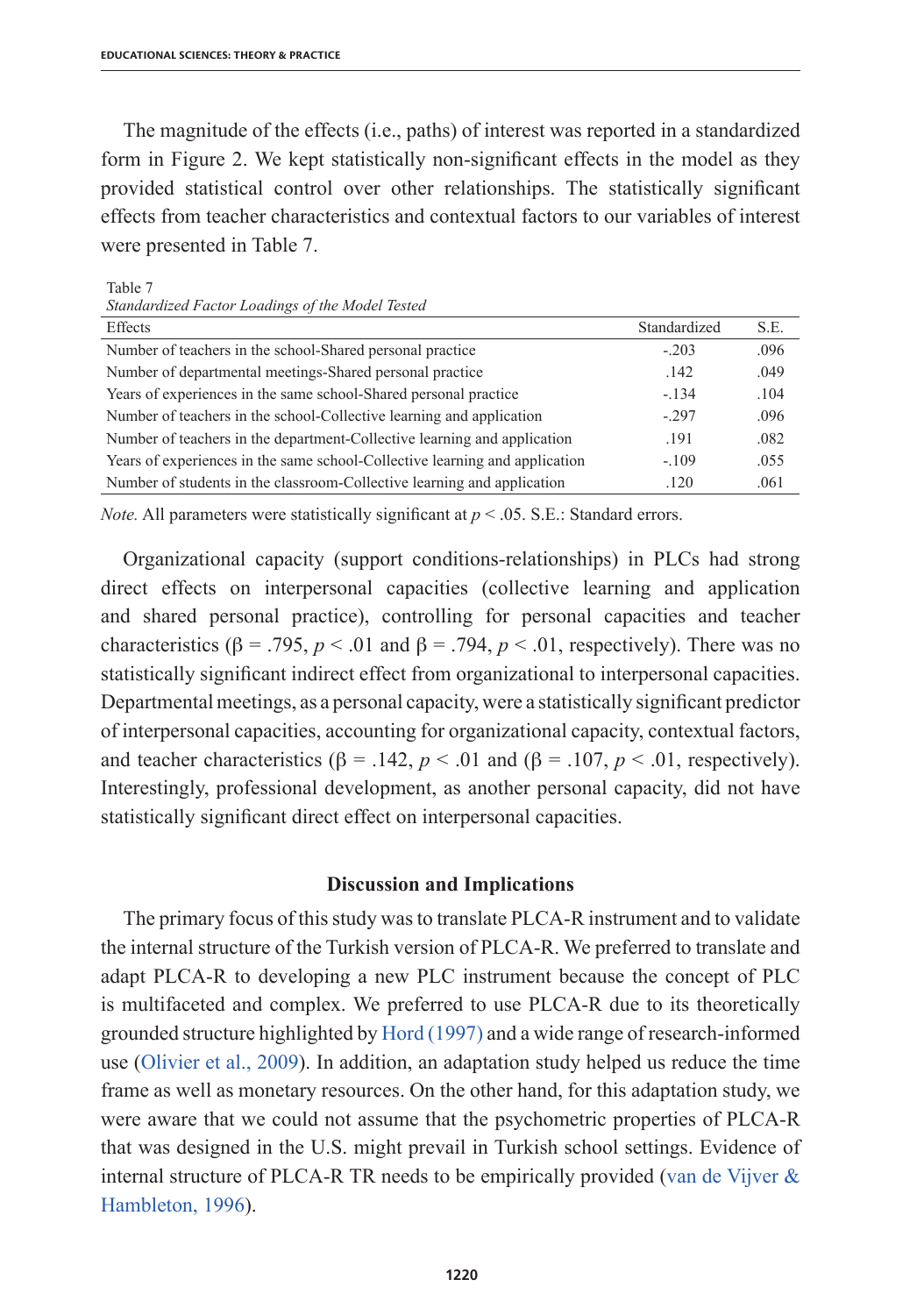At the end of the analytic approach we embraced, we found that the model with six dimensions was appropriate to measure the extent to which a school in Turkey functions as a PLC. The reliability of the scores (computed by *p*) collected using PLCA-R TR were satisfactory for the most of the dimensions in both models. The dimensions explained adequate amount of variance and provided sufficient factor structure. While exploring PLCA-R TR in terms of its items, we found that factor loadings of the items in the same dimension were high enough to claim unidimensionality. The results also provided discriminant validity that requires caution to interpret. We also noticed the existence of nine correlated errors in our best model of PLCA-R TR. Furthermore, using information from the validation study, we tested a theoretical model of multidimensional structure in PLCs using three dimensions of PLCA-R TR. Results of SEM analysis suggested that organizational and personal capacity were associated with interpersonal capacities, controlling for teacher characteristics and contextual factors. In the light of these results, we provide a discussion and implementation section in terms of dimensionality, appropriate use, and our methodological choices, as well as a brief conclusion on our tested model.

## **Dimensionality**

This study reported that the six-dimension version of PLCA-R instrument, revealed with the data from conveniently sampled teachers, function well in the schools in Turkey. The hypothesized six-dimension structure of PLCA-R by Olivier et al. (2009) was validated in the context of this study. The CFA model provided adequate fit to data and produced higher factor loadings without a problem in residual variances. In conclusion, evidence from our psychometric analysis matched up with the theoretical foundations of PLCs. Having validated the internal structure of the instrument would have implication for future research in the field of psychometrics, test construction, model testing. First, additional studies are needed to strengthen the evidence of the CFA model we suggested. Using a larger sample of teachers in Turkey, the six-factor model might be tested to provide a more clear picture of how researchers should use PLCA-R TR. Researchers also further test the internal structure of PLCA-R TR to fine tune its underlying model, such as seeing if the same items warrant correlated residuals or conducting a re-specification search. Second, factor mixture models, which are combinations of latent class and common factor models (Lubke & Muthén, 2005) might be conducted to assess if PLCA-R TR scores come from a mix of sample with different factor structures. This could yield important information on unobserved population heterogeneity.

Another noteworthy finding was that the dimensions of PLCA-R TR had the same internal structure as in the original instrument. This could be an indication of the universality of PLCs. Teachers perceive different dimensions of PLCs as similarly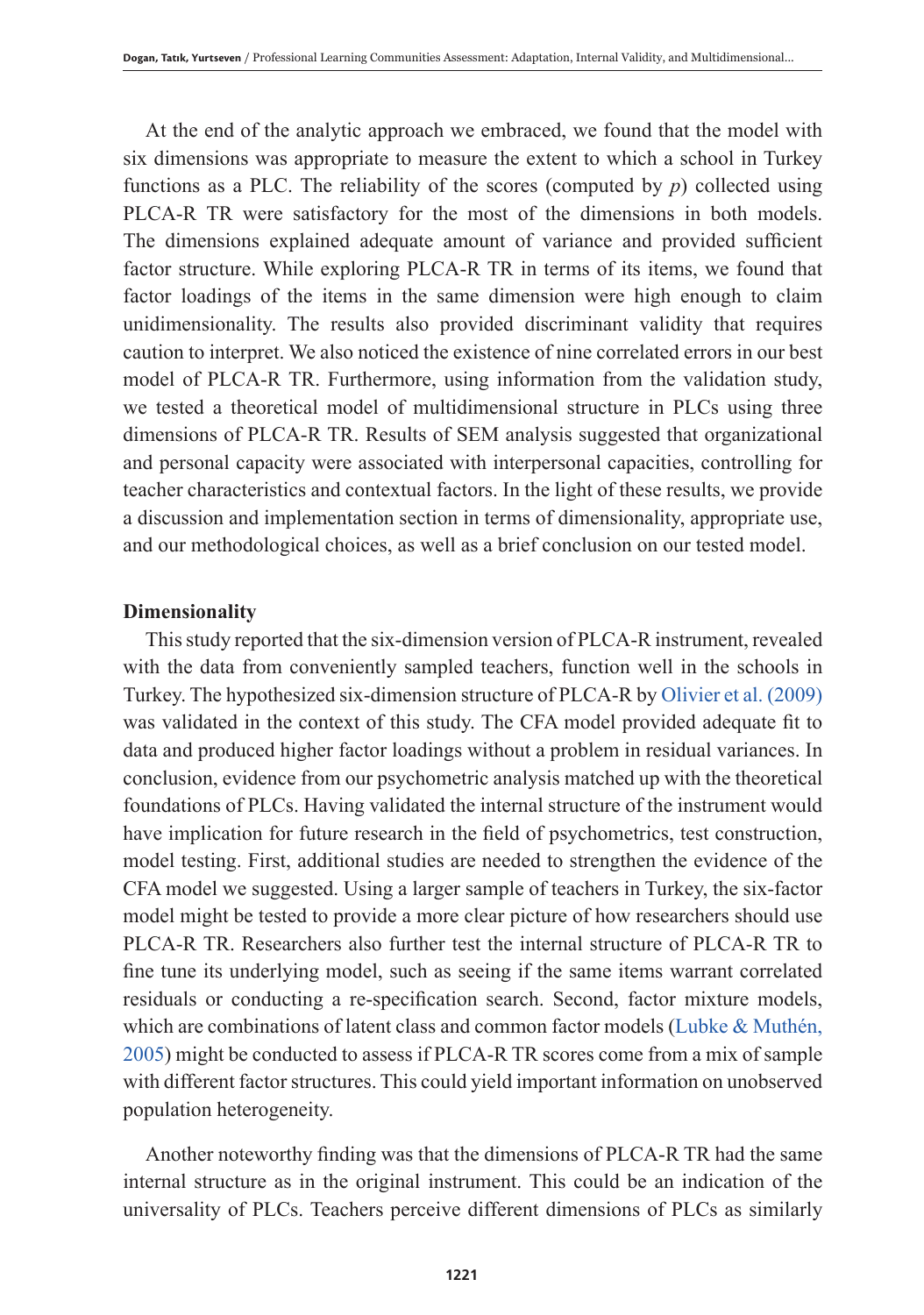even if they are from other countries and experience different school atmosphere and collegial relationships. As Dogan and Adams (2016) concluded research studies on PLCs and PLC implementation in the school has been growing in Eastern countries in recent years and efforts to adopt PLCs inside their school systems as a school improvement model, despite the Westernized nature of the concept. This result ha also implication for future studies on PLCs. Using PLCA-R, cultural comparison studies to understand teachers' perception about PLCs and to investigate the nature of changes in teachers and students living in Eastern countries can provide an evidencebased foundation for future research purposes.

We also need to discuss about the correlation/covariation among the dimensions for the CFA model. After the notice of highly correlated PLC dimensions, we determined that the dimensions could likely measure almost the same construct. Thus, we respecified the model by collapsing the dimensions that were correlated into a single factor. However, we deduced that this re-specification did not result in a significant improvement in the model fit. Even though we were confident that this process fostered more parsimony and clear interpretation of the model, this model led to some decrement. Furthermore, we are able to provide parallel findings regarding the highly correlated dimensions we found. In two studies in which PLCA-R was used, Al-Mahdy and Sywelem (2016) and Mullins (2016) reported similar high covariance among the dimensions. Indeed, the correlations were of a magnitude and direction that is consistent with conceptual reasoning. From a theoretical perspective, the dimensions of PLCs are close and sometimes intertwined (Louis et al., 1995). Hipp and Huffman (2003) explained the reported strong connection. For example, collective learning and application and shared personal practice are closely interrelated; as the former is more evident at the school, the latter will increase in frequency. Another example would be that shared and supportive leadership is related to all other dimensions as it leads the evolution of PLCs and helps making important decisions at the school. In addition, because supportive conditions are "the springboard for creating PLCs," they impact all other dimensions (p. 9). The dimensions of PLCA-R represent unique and individual constructs that have different characteristics on themselves, which are more evident in practice (Hord, 1997). As we consider the implications from the literature and theoretical underpinning of PLCs, a less parsimonious model with highly correlated dimensions is acceptable.

# **Appropriate Uses of PLCA-R TR**

After our analysis, we concur the PLCA-R TR as an instrument to use as an assessment tool that measures professional practices related to PLCs in the schools. Principals could use PLCA-R TR to evaluate the extent to which teachers perceive their schools as PLCs. PLCA-R TR provides quantitative information on each domain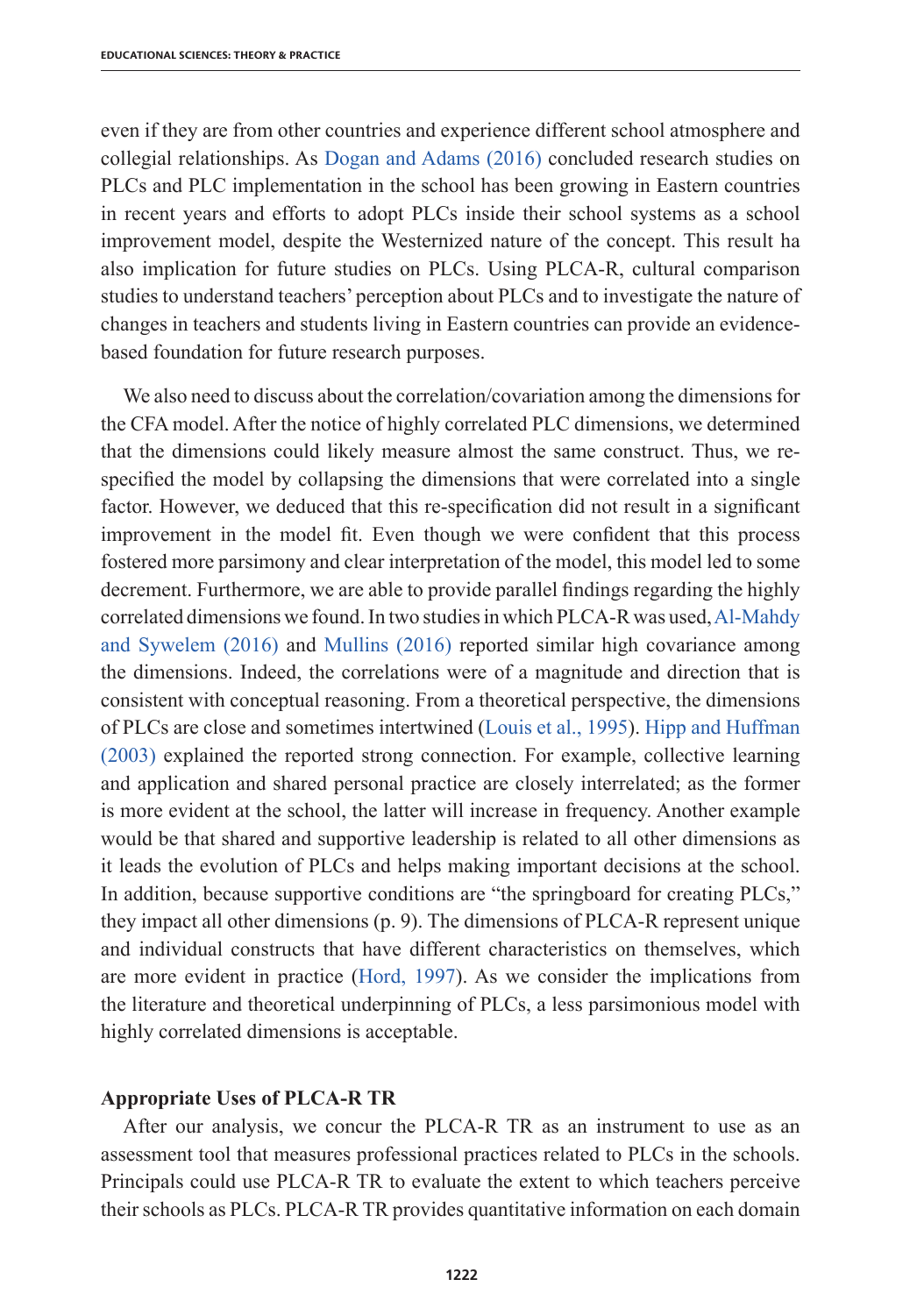of PLC (e.g., shared and supportive leadership). For example, principals could identify the degree to which shared and supportive leadership exists in their own school setting. Based on the results, reform efforts might be implemented to promote leadership inside the schools. Because PLCs are one of the collaborative structures of professional development, it is imperative to encourage teachers to work in a group having shared values and vision. However, school leaders must first determine which particular aspect of teacher groups needs improvement. In this regard, PLCA-R can be used as a diagnostic tool to understand failing aspects of PLCs, and then to subsequently improve the functionality and productivity of PLCs.

In addition to the practical uses of PLCA-R TR, the instrument could also be useful for researchers and research studies. Firstly, PLCA-R TR could be used to report a status of current condition in Turkish schools in terms of PLCs. PLCs are garnering much attention from many international research institutions and international organizations around the world as they are a leverage to improve school effectiveness. However, recent literature suggests that little has been demonstrated about how schools in Turkey function as PLCs. Therefore, researchers could use PLCA-TR to provide a status report to stakeholders and policy makers to emphasize the importance of establishing PLCs in the schools. Secondly, researchers who wish to conduct advanced statistical modeling approaches, such as Multilevel Models (MLM) and SEM to investigate the association between school structure, teaching, instruction, or teachers' professional development could prefer to use PLCA-TR. Since we demonstrated that each dimension of PLCA-R TR could be used as individual latent (i.e., unobserved) variables, researchers might adopt the dimensions as separate variables to predict or explain their association with other school-related or teacher-related variables using a SEM approach. The dimensions could also be used to relate PLCs with other school-level variables, such as mean school achievement, school effectiveness, or school culture, within MLM framework. Thirdly, future directions to study PLCs using PLCA-R TR are encouraged using multi-group CFA to conduct invariance analysis as it provides information on the equivalence of PLC structure across diverse and multiple groups, such as administrators, leaders, and/or facilitators in the school.

Our final observation is to recognize that each dimension should be used as separate variables when analyzing data collected through PLCA-R TR. Because PLC dimensions did not show a unidimensional structure in the form of one latent variable (i.e., construct), computing a total score (either linear or latent) from six dimensions as one PLC score is not suggested. This is also supported by the previous studies using PLCA-R. The researchers used the individual dimensions in a separate way (Burde, 2016) and analyzed if each domain gets high or low scores (a score below 3.0 indicates lower degree of that particular dimension exists at the school) (Olivier et al.,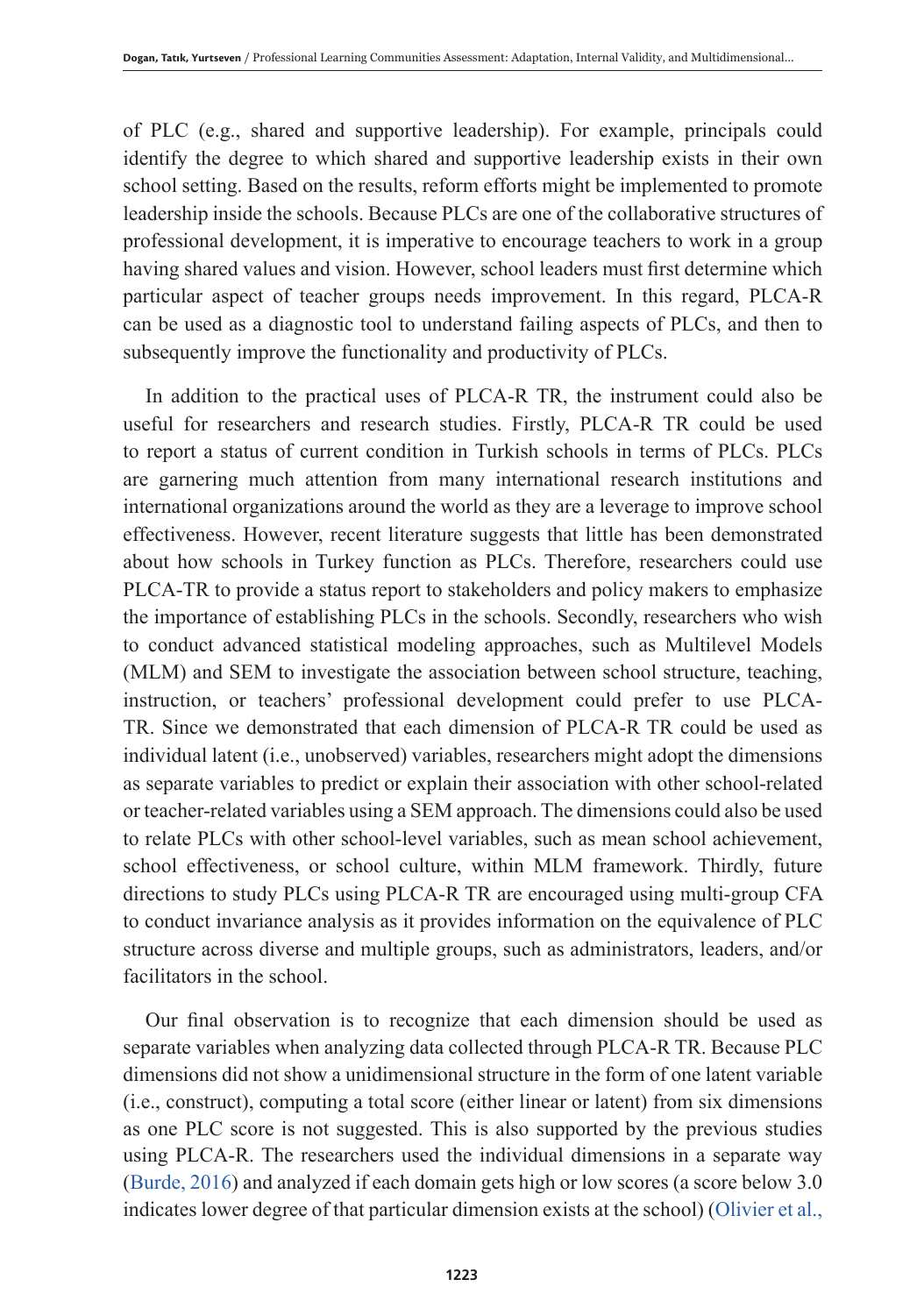2009). Also, we recommend using each dimension as unique latent variables, instead of linear composites. In this way, studies take into consideration measurement error by each item, in turn, it provides more reliable estimates of each item and dimension. Accordingly, we suggest using the composite reliability coefficient by Raykov to provide reliability evidence of the data by PLCA-R TR. As most studies report the traditional ways of computing reliability coefficients (e.g., Cronbach's alpha), which could potentially include flaws (Kline, 2015; Widhiarso & Ravand, 2014). Methodwise decision to report evidence of reliability should be incorporated for further studies in which PLCA-R TR is used.

#### **Methodological Choices**

Our analytic procedure to construct validation of PLCA-R TR includes an assumption. Even though items constructed using Likert scale are mostly ordinal, we assumed the items in PLCA-R TR as continuous. This was one of our methodological choices due to the fact that we wished to benefit from the strength of MLR estimator. For future studies, we encourage researchers to use Weighted Least Squares (WLS) or Weighted Least Squares with Adjusted Means and Variances (WLSMV) by considering the items in PLCA-R TR as categorical.

Another methodological decision in this study was to allow the residuals of the items in the same dimensions of PLCA-TR to correlate. We preferred correlated residuals to investigate as many CFA models as possible and to avoid misspecification of the models. Moreover, we were aware that without the specification of residual covariances, we had to assert that all covariation was due to the latent dimension and all measurement error is random. However, we believe that some of the covariation among the items that might not be accounted for the latent variable should be due to another common cause (Brown, 2015). In our final models, we had nine correlated residuals. A close examination of the items whose residuals were correlated demonstrated that the items were satisfactorily translated and there were no similarly worded items. However, correlated residuals could imply that some of the shared variance may be attributable to a common cause that we did not take into account. This finding requires a further study on the original PLCA-R to find out how to improve and appropriately validate it.

#### **Multidimensional Approach to PLCs**

In an effort to provide evidence on how PLCA-R TR puts in practice, we tested the multidimensional nature of PLCs for elementary teachers. Our model testing study had both strengths and limitations. First, we used the same measurement model of PLCA-R TR and empirically replicated its structure in a different model while avoiding any new addition to the internal validity. This implies that researchers can use any dimension of PLCA-R TR according to choices of theoretical framework to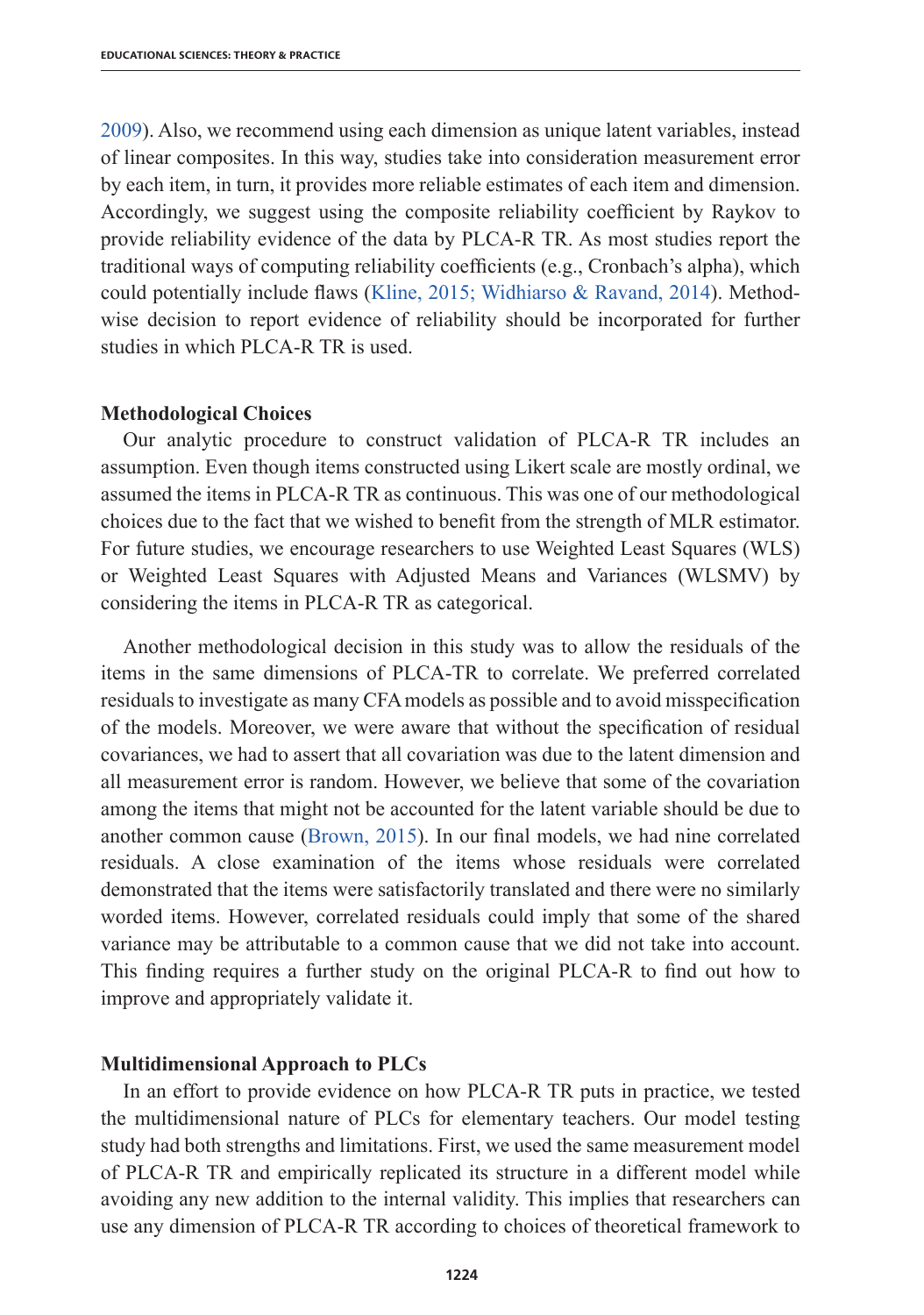investigate interrelations among the dimensions. Future research may use separate dimensions of PLCA-TR to test other conceptual models in organizational learning, school-based leadership, or teacher collaboration. Second, we took the advantage of using control variables that are shown important in PLC research. In this way, we have separated out the effect of teacher and school characteristics, which helped provide better estimates of the relationship between the dimensions. However, holding other variables constant does not guarantee making valid inferences on multidimensional association of PLCs. We had a relatively small sample size, which might affect the study. Additionally, other influential variables could exist within the context of PLCs that need to be controlled over, such as student achievement, teacher self-efficacy, or schools' other organizational characteristics. Therefore, further studies should incorporate more control variables consistent with theory and previous studies. Third, SEM provided a framework to test multivariate relationships between the dimensions of PLCs in the form of latent constructs and observed variables of interest. However, our data has nested structure, meaning that teachers are nested in schools. We did not use MLM because the mean cluster size is below 10. As a recommendation, studies investigating multidimensional structure of PLCs would consider using MLM.

In conclusion, as a global implication for translation and adaptation studies, this study presents a strong case that hypothesized relationship between constructs in an instrument created in a setting might be different in other settings and diverse cultures. Even though this study did not change the instrument entirely, our work has considerable implications for validation studies. A close examination of the internal structure of an instrument must be conducted to reveal its unique nature in a particular environment. We recommend multiple uses of CFA and SEM to delve more deeply into the relationships among constructs and observed variables.

#### **Acknowledgement**

We would like to thank the editorial team at ESTP and anonymous reviewers for their constructive feedback on this article.

# **References**

- Al-Mahdy, Y. F. H., & Sywelem, M. M. G. (2016). Teachers' perspectives on professional learning communities in some Arab countries. *International Journal of Research Studies in Education, 5*(4), 45–57.
- Bitterman, T. (2010). *Teacher perception of professional learning communities on teaching and learning in middle school science* (Unpublished doctoral dissertation). University of Alabama, Alabama.
- Bolam, R., McMahon, A., Stoll, L., Thomas, S., Wallace, M., Greenwood, A., ... Smith, M. (2005). *Creating and sustaining effective professional learning communities* (Research Report 637). London, UK: DfES and University of Bristol.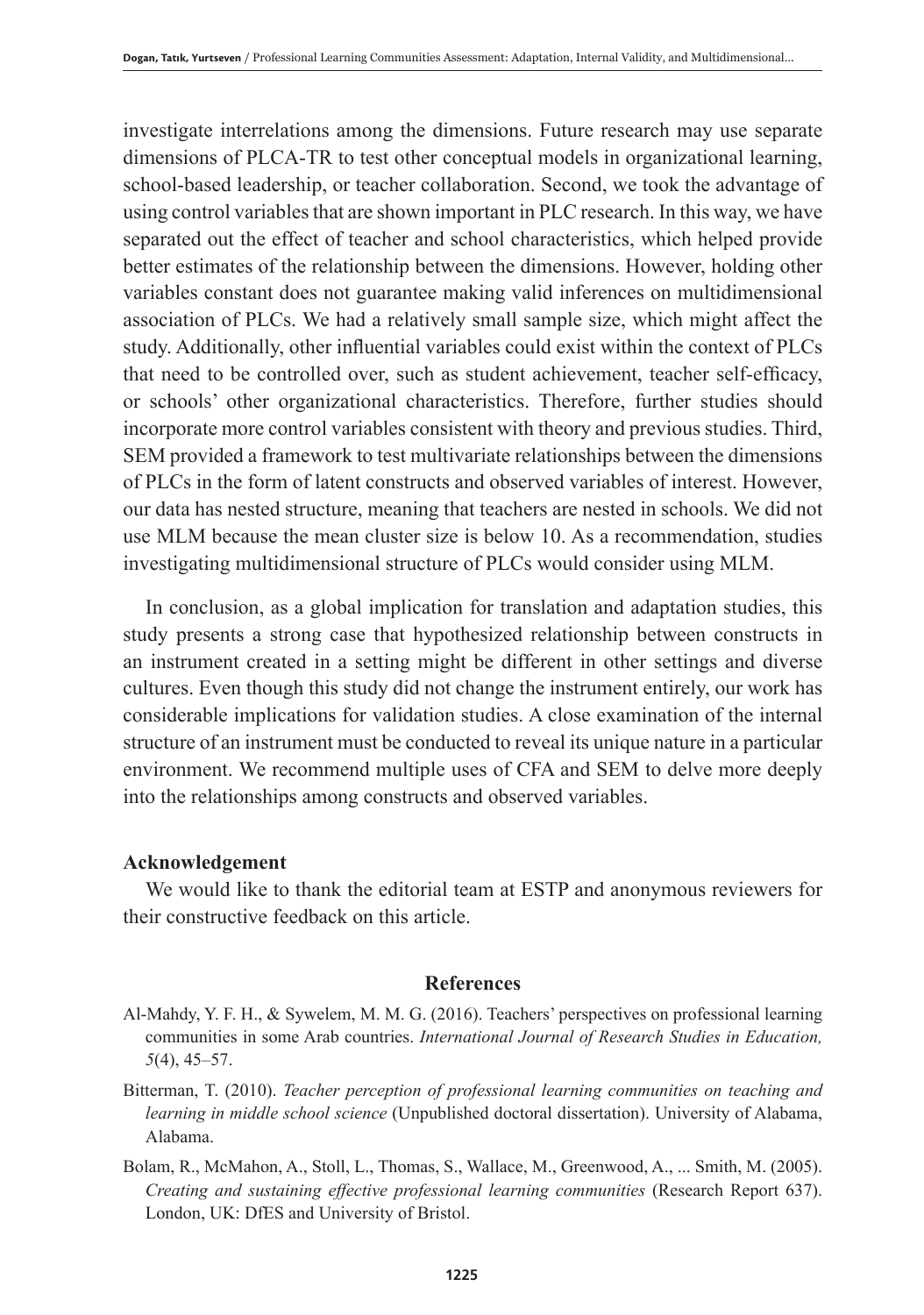- Brislin, R. W. (1986). The wording and translation of research instruments. In W. J. Lonner & J. W. Berry (Eds.), *Field methods in cross-cultural research Vol 8. Cross-cultural research and methodology series* (pp. 137–164). Beverly Hills, CA: Sage.
- Brown, T. A. (2015). *Confirmatory factor analysis for applied research* (2nd ed.). New York, NY: Guilford.
- Bryk, A., Camburn, E., & Louis, K. S. (1999). Professional community in Chicago elementary schools: Facilitating factors and organizational consequences. *Educational Administration Quarterly, 35*(4), 751–781.
- Burde, M. S. (2016). *The relationship between student achievement and professional learning communities at the middle school level* (Unpublished doctoral dissertation). Western Michigan University, Michigan. Available from ProQuest Dissertations & Theses Full Text. (1846129844)
- Byrne, B. M. (2011). *Structural equation modeling with Mplus: Basic concepts, applications, and programming*. New York, NY: Psychology Press.
- Chou, C. (2011). Teachers' professional development investigating teachers' learning to do action research in a professional learning community. *The Asia-Pacific Education Researcher, 20*(3), 421–437.
- Demir, K. (2015). The effect of organizational trust on the culture of teacher leadership in primary schools. *Educational Sciences: Theory & Practice, 15*(3), 621–634.
- Dervisogullari, M. (2014). *An examination of teachers' views about the dimensions of professional learning communities* (Unpublished master's thesis). Marmara University, Istanbul, Turkey. Retrieved from https://tez.yok.gov.tr/UlusalTezMerkezi/
- Dogan, S., & Adams, A. (2016, April). *Do professional learning communities (PLCs) impact teacher practice and student learning? An analysis of recent studies*. Paper presented at the Annual Meeting of the American Educational Research Association, Washington D. C. Abstract retrieved from http://www.aera.net/Publications/Online-Paper-Repository/AERA-Online-Paper-Repository.
- Dogan, S., Pringle, R., & Mesa, J. (2016). The impacts of professional learning communities on science teachers' knowledge, practice and student learning: A review. *Professional Development in Education, 42*(4), 569–588.
- Dufour, R. (2004). What is professional learning community? *Educational leadership, 61*(8), 6–11.
- Dufour, R., & Eaker, R. (1998). *Professional learning communities at work: Best practices for enhancing student achievement*. Bloomington, ID: Solution Tree.
- Fulton, K., & Britton, T. (2010). *STEM teachers in professional learning communities: A knowledge synthesis.* Arlington, VA: National Commission on Teaching & America's Future.
- Gamst, G., & Meyers, L. S. (2014). Confirmatory factor analysis of the acculturation rating scale-II scale 2: The case for measurement of marginality. *Hispanic Journal of Behavioral Sciences, 36*(4), 435–451.
- Hipp, K. A., & Huffman, J. B. (2003, January). *Professional learning communities: Assessment- -development--effects*. Paper presented at the International Congress for School Effectiveness and Improvement, Sydney, Australia.
- Hord, S. M. (1997). *Professional learning communities: Communities of continuous inquiry and improvement*. Austin, TX: Southwest Educational Development Laboratory.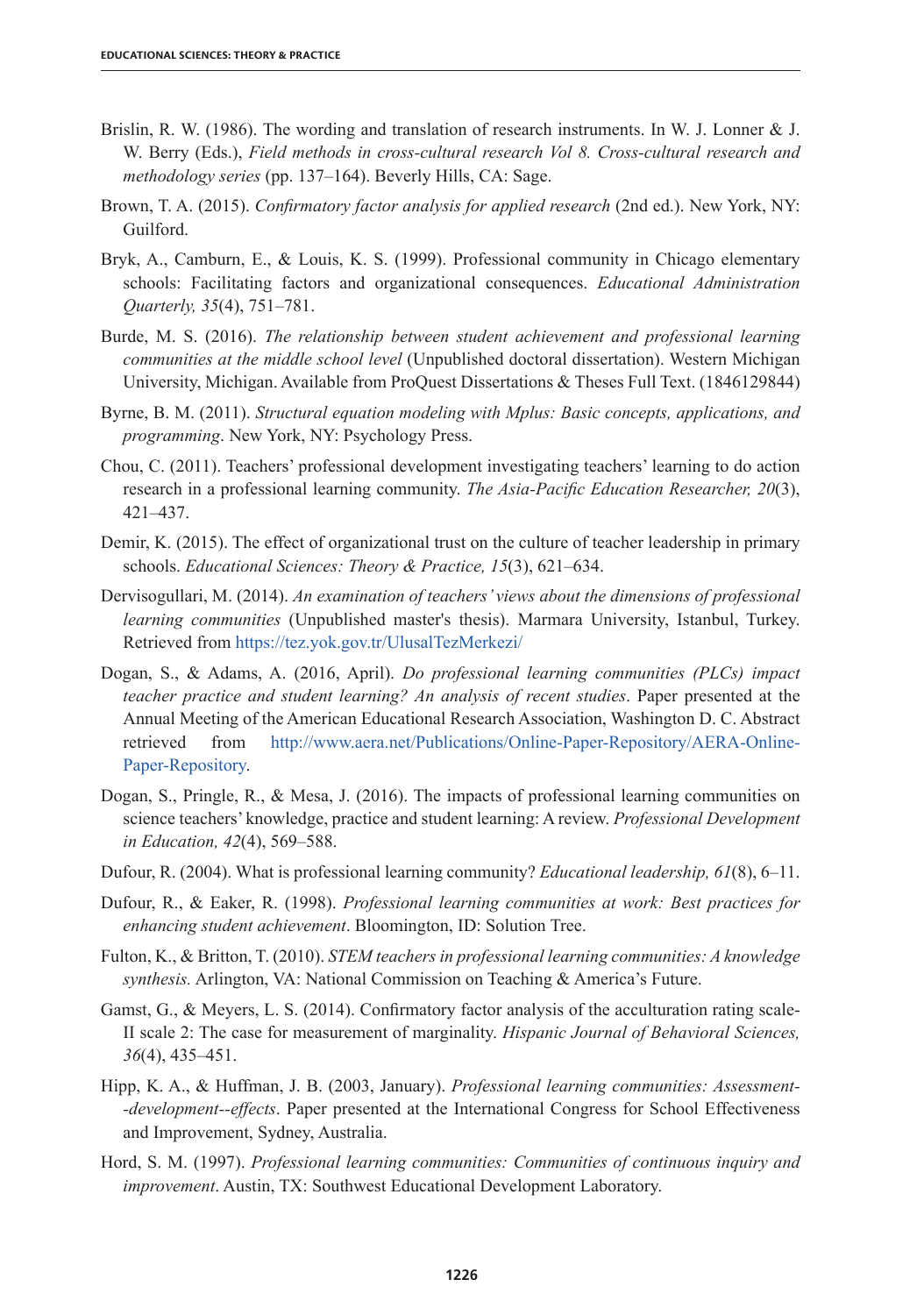- Hord, S. M. (2004). Professional learning communities: An overview. In S. Hord (Ed.), *Learning*  together, leading together: Changing schools through professional learning communities (pp. 5–14). New York. NY: Teachers College Press and Alexandria.
- Hord, S. M. (2008). Evolution of the professional learning communities. *National Staff Development Council, 29*(3), 10–13.
- Hord, S. M., & Sommers, W. A. (2008). *Leading professional learning communities: Voices from research and practice*. Thousand Oaks, CA: Corwin Press.
- Hu, L. T., & Bentler, P. M. (1999). Cutoff criteria for fit indexes in covariance structure analysis: Conventional criteria versus new alternatives*. Structural Equation Modeling, 6,* 1–55.
- Hunuk, D., Ince, M. L., & Tannehill, D. (2012). Developing teachers' health-related fitness knowledge through a community of practice: Impact on student learning. *European Physical Education Review, 19*(3), 3–20.
- Ilgan, A., Erdem, M., Cakmak, A., Erdogmus, E., & Sevinc, O. S. (2011). Evaluation of professional learning community of primary schools*. Kastamonu Eğitim Dergisi, 19*(1), 151–166.
- Kalkan, F. (2016). Relationship between professional learning community, bureaucratic structure and organizational trust in primary education schools. *Educational Science: Theory & Practice, 16*, 1619–1637.
- Katsamba, E. (2016). *The professional learning community characteristics of public primary schools of the Famagusta district of Cyprus* (Unpublished doctoral dissertation). Northcentral University, California. Available from ProQuest Dissertations & Theses Full Text. (1793409658)
- Keith, T. Z. (2015). *Multiple regression and beyond: An introduction to multiple regression and structural equation modeling* (2nd ed.). New York, NY: Routledge.
- Kline, R. B. (2015). *Principles and practices of structural equation modeling* (4th ed.). New York, NY: Guilford.
- Kruse, S. D., & Louis, K. S. (1993, April). *An emerging framework for analyzing school-based professional community*. Paper presented at the Annual Meeting of the American Educational Research Association, Atlanta, GA.
- Kruse, S. D., Louis, K. S., & Bryk, A. S. (1995). An emerging framework for analyzing schoolbased professional community. In K. S. Louis, S. Kruse, & Associates (Eds.), *Professionalism and community: Perspectives on reforming urban schools* (pp. 23–44). Long Oaks, CA: Corwin.
- Leite, W. L., Svinicki, M., & Shi, Y. (2010). Attempted validation of the scores of the VARK: Learning styles inventory with multitrait-multimethod confirmatory factor analysis models. *Educational and Psychological Measurement, 70*(2), 323–339.
- Kruse, S. D., & Louis, K. S. (1995). Developing professional community in new and restructuring urban schools. In K. S. Louis, S. D. Kruse & Associates (Eds.), *Professionalism and community: Perspectives on reforming urban schools* (pp. 187–209). Thousand Oaks, CA: Corwin Press Inc.
- Louis, K. S. (1994). Beyond "managed change": Rethinking how schools improve. *School Effectiveness and School Improvement, 9*(1), 1–27.
- Louis, K. S., Kruse, S. D., & Associates. (1995). *Professionalism and community: Perspectives on reforming urban schools*. Thousand Oaks, CA: Corwin Press Inc.
- Louis, K. S., Kruse, S. D., & Marks, H. (1996). Schoolwide professional community. In F. Newmann (Ed.), *Authentic achievement: Restructuring schools for intellectual quality* (pp. 179–203). San Francisco, CA: Jossey–Bass.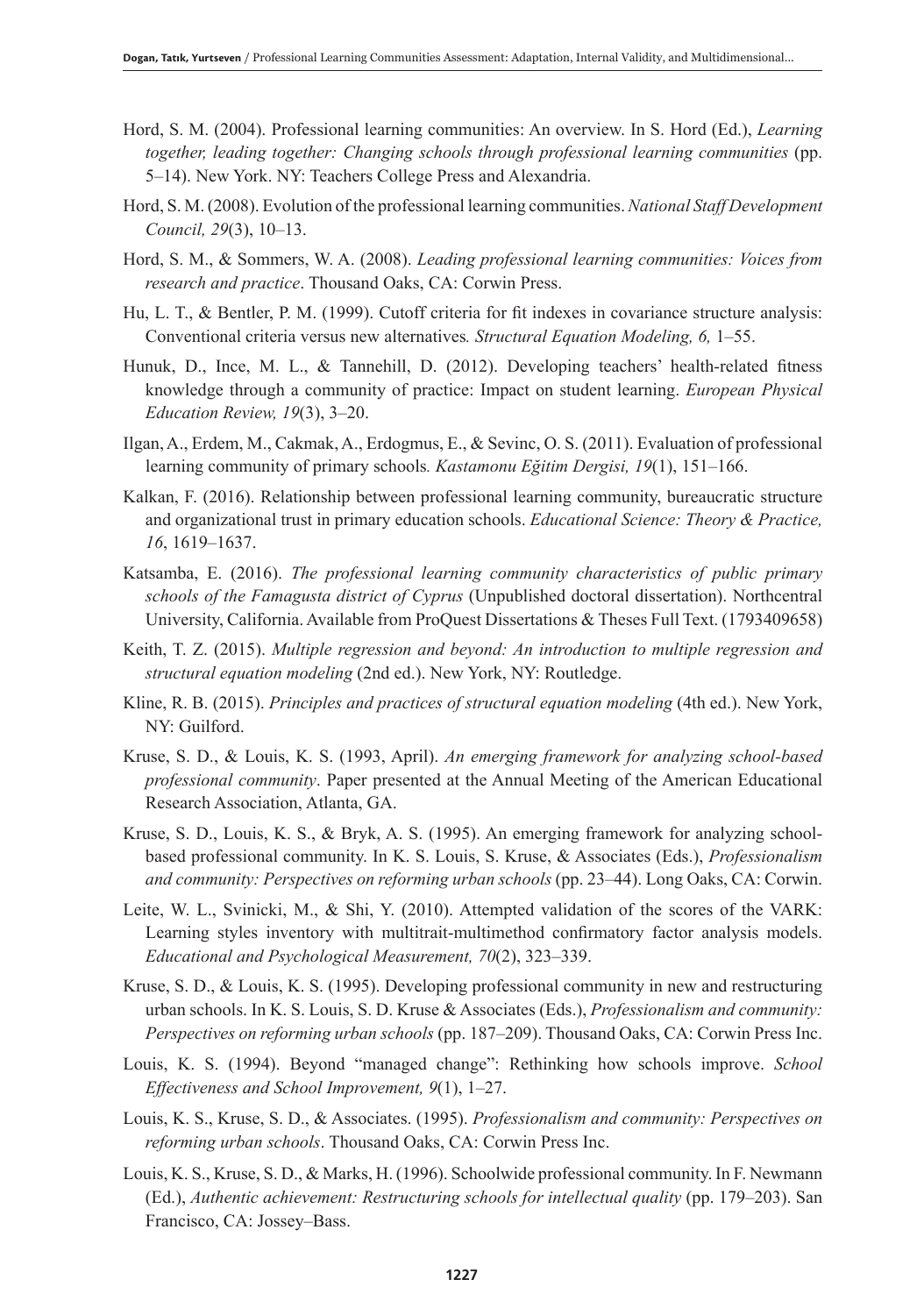- Lubke, G., & Muthén, B. O. (2005). Investigating population heterogeneity with factor mixture models. *Psychological Methods, 43*, 411–431.
- MacCallum, R. C. (1986). Specification searches in covariance structure modeling. *Psychological Bulletin, 100,* 107–120.
- Marsh, H. W., Hau, K. T., & Wen, Z. (2004). In search of golden rules: Comment on hypothesis testing approaches to setting cutoff values for fit indexes and dangers in overgeneralizing Hu and Bentler's (1999) findings. *Structural Equation Modeling, 11,* 320–341.
- Messick, S. J. (1989). Validity. In R. L. Linn (Ed.), *Educational measurement* (3rd ed., pp. 13–104). New York, NY: American Council on Education and Macmillan.
- Mintzes, J. J., Marcum, B., Messerschmidt-Yates, C., & Mark, A. (2013). Enhancing self-efficacy in elementary science teaching with professional learning communities. *Journal of Science Teacher Education, 24*(7), 1201–1218.
- Mitchell, C., & Sackney, L. (2000). *Profound improvement: Building capacity for a learning community*. Netherlands: Swets & Zeitlinger.
- Morrissey, M. S. (2000). *Professional learning communities: An ongoing exploration.* Austin, TX: Southwest Educational Development Laboratory.
- Mullis, L. A. (2016). *A correlation study of a professional learning communities' (PLC) impact of state of Texas assessment of academic readiness (STAAR) results* (Unpublished doctoral dissertation). Lamar University, Texas. Available from ProQuest Dissertations & Theses Full Text. (1835835410)
- Muthén, L. K., & Muthén, B. O. (1998–2012). *Mplus user's guide*. Los Angeles, CA: Muthén & Muthén.
- Nasser, R. (2005). A method for social scientists to adapt instruments from one culture to another: The case of the Job Descriptive Index. *Journal of Social Sciences, 1*(4), 232–237.
- Olivier, D. F., & Hipp, K. K., & Huffman, J. J. (2010). Assessing and analyzing schools as professional learning communities. In K. K. Hipp & J. B. Huffman (Eds.), *Demystifying professional learning communities* (pp. 29–42). Lanham, MD: Rowman & Littlefield Education.
- Olivier, D. F., Antoine, S., Cormier, R., Lewis, V., Minckler, C., & Stadalis, M. (2009, March). *Professional learning communities assessment–revised*. Paper presented at the Annual Meeting of the Louisiana Education Research Association, Lafayette, LA.
- Raykov, T. (2004). Behavioral scale reliability and measurement invariance evaluation using latent variable modeling. *Behavior Therapy, 35*, 299–331.
- Saunders, W. M., Goldenberg, C. N., & Gallimore, R. (2009). Increasing achievement by focusing grade-level teams on improving classroom learning: A prospective, quasi-experimental study of Title I schools. *American Educational Research Journal, 46*(4), 1006–1033.
- Sigurðardóttir, A. K. (2010). Professional learning community in relation to school effectiveness. *Scandinavian Journal of Educational Research, 54*(5), 395–412.
- Sleegers, P., den Brok, P., Verbiest, E., Moolenaar, N. M., & Daly, A. J. (2013). A multidimensional, multilevel model of professional learning communities in Dutch elementary schools. *The Elementary School Journal, 114*(1), 118–137.
- van de Vijver, F., & Hambleton, R. K. (1996). Translating tests: Some practical guidelines. *European Psychologist, 1*, 89–99.